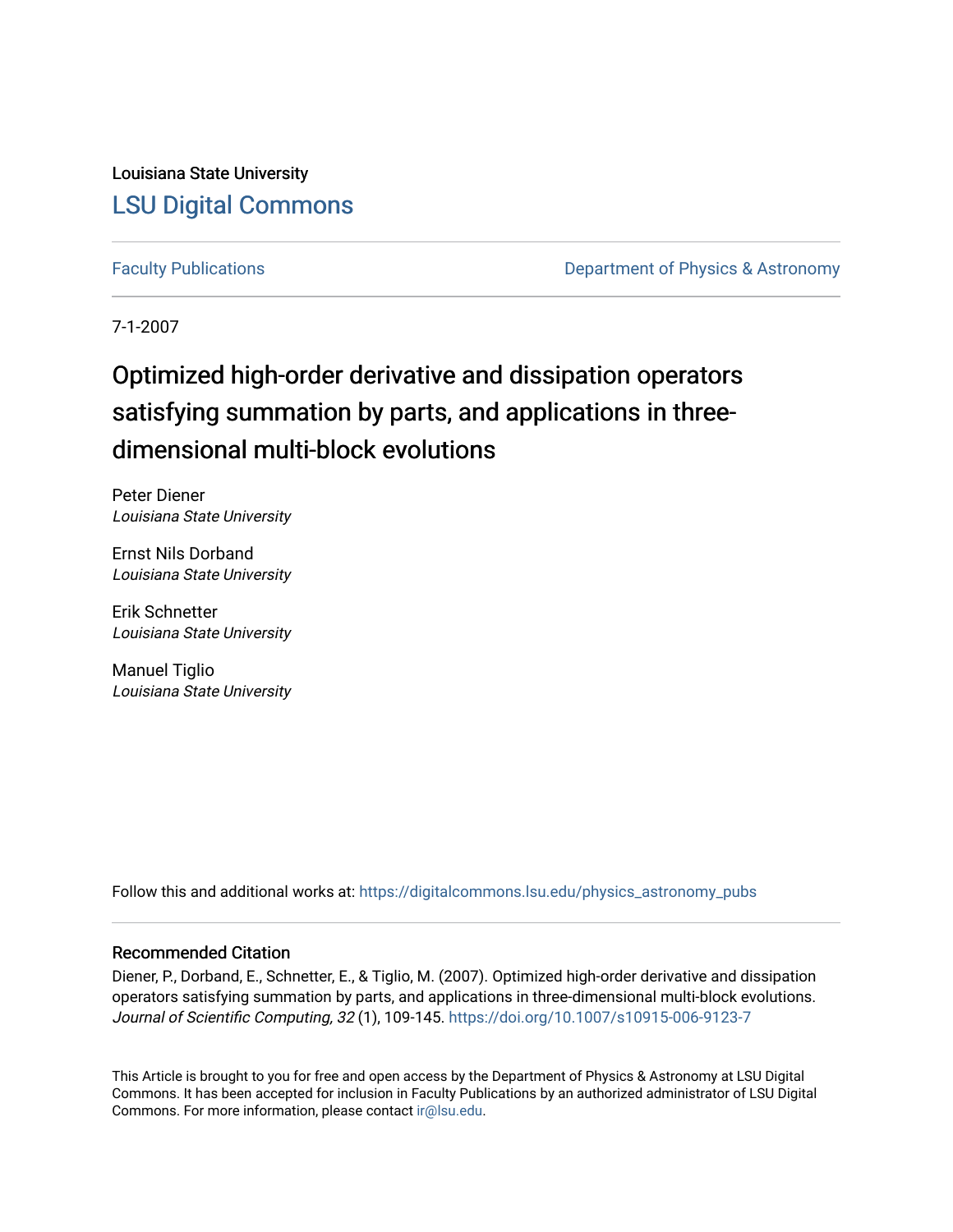# **Optimized High-Order Derivative and Dissipation Operators Satisfying Summation by Parts, and Applications in Three-dimensional Multi-block Evolutions**

**Peter Diener,**1*,*<sup>2</sup> **Ernst Nils Dorband,**1*,*<sup>2</sup> **Erik Schnetter,**2*,*<sup>3</sup> **and Manuel**  $Tiglio<sup>1,2</sup>$ 

*Received December 22, 2005; accepted(in revised from) December 1, 2006; Published online March 1, 2007*

We construct optimized high-order finite differencing operators which satisfy summation by parts. Since these operators are not uniquely defined, we consider several optimization criteria: minimizing the bandwidth, the truncation error on the boundary points, the spectral radius, or a combination of these. We examine in detail a set of operators that are up to tenth order accurate in the interior, and we surprisingly find that a combination of these optimizations can improve the operators' spectral radius and accuracy by orders of magnitude in certain cases. We also construct high-order dissipation operators that are compatible with these new finite difference operators and which are semi-definite with respect to the appropriate summation by parts scalar product. We test the stability and accuracy of these new difference and dissipation operators by evolving a three-dimensional scalar wave equation on a spherical domain consisting of seven blocks, each discretized with a structured grid, and connected through penalty boundary conditions. In particular, we find that the constructed dissipation operators are effective in suppressing instabilities that are sometimes otherwise present in the restricted full norm case.

**KEY WORDS:** High order finite differencing; numerical stability; multi-block evolutions; artificial dissipation; accuracy.

<sup>1</sup> Department of Physics and Astronomy, Louisiana State University, 202 Nicholson Hall, Baton Rouge, LA 70803, USA. E-mail:{diener,dorband}@cct.lsu.edu

<sup>2</sup> Center for Computation and Technology, Louisiana State University, 302 Johnston Hall, Baton Rouge, LA 70803, USA. E-mail:{schnetter,tiglio}@lsu.edu

<sup>3</sup> Max-Planck-Institut für Gravitationsphysik, Albert-Einstein-Institut, Am Mühlenberg 1, D-14476 Golm, Germany.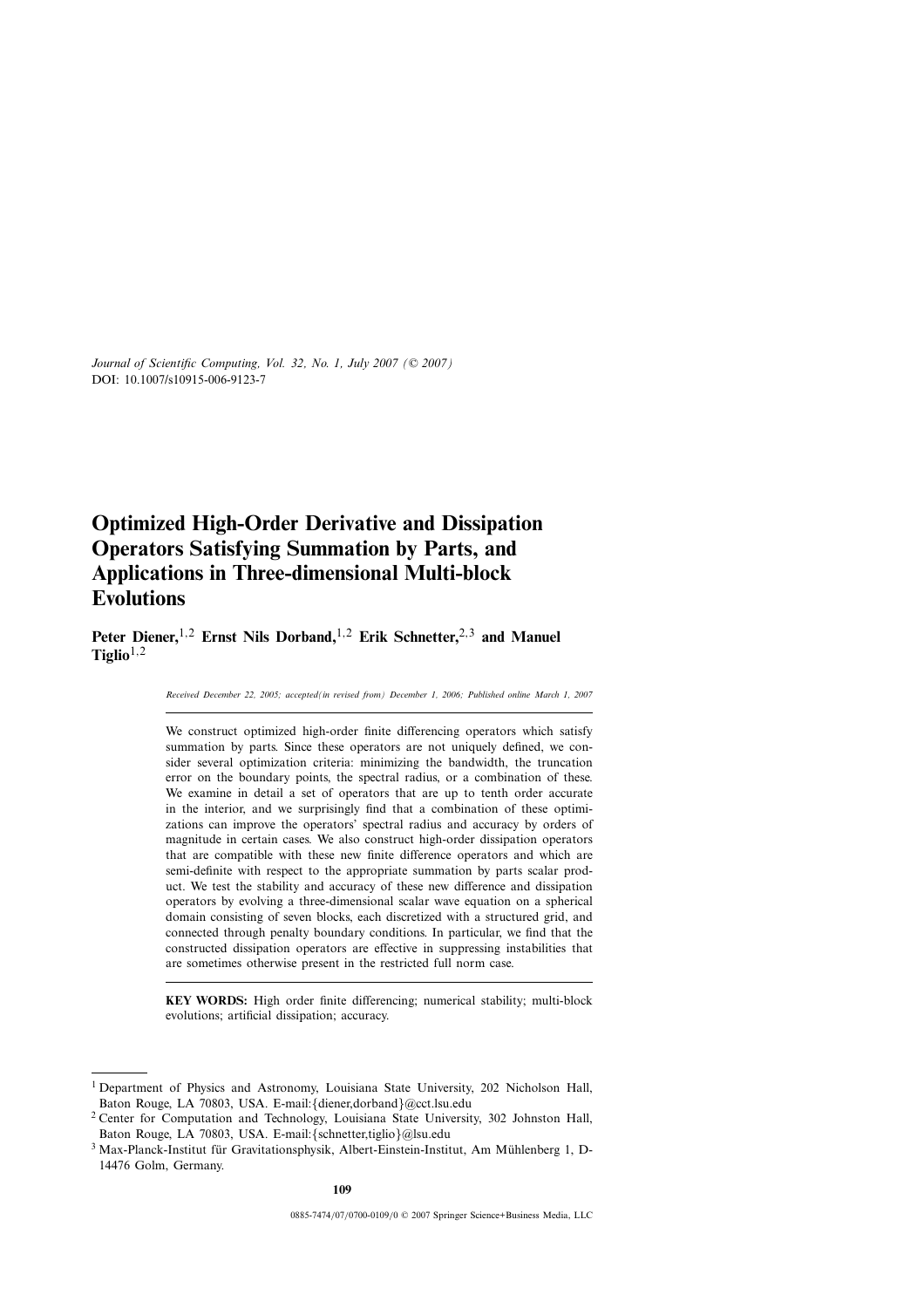# **1. INTRODUCTION**

Kreiss and Scherer proposed quite some time ago [1,2] a powerful way of constructing linearly stable schemes for solving evolution partial differential equations which admit an energy estimate at the continuum, through the use of difference operators satisfying summation by parts (SBP). These operators essentially make it possible, up to boundary terms, to derive estimates analogous to the continuum ones. While the latter guarantee well posedness, their discrete counterparts guarantee numerical stability. The boundary terms left after SBP can be controlled by, for example, orthogonal projections [3–5], penalty terms [6], or a combination of them [7] (see [8, 9] for a comparison between these methods). Furthermore, SBP difference operators and penalty techniques have been rather recently combined to construct stable schemes of arbitrary high order for multi-block simulations [10, 11]. These are simulations where the domain is broken into different sub-domains which are "glued" together through an appropriate interface treatment, in this case penalty terms. This semi-structured approach allows for non-trivial geometries while at the same time ensuring stability for schemes of arbitrary high order using derivatives satisfying SBP.

Systems which have smooth solutions (that is, without shocks), such as the Einstein vacuum equations (see, for example, [12]), are ideal for using high-order methods. Furthermore, in numerical relativity one typically deals with non-trivial topologies and the need for smooth boundaries. Although there are proofs for particular systems in non-smooth domains, proofs of well posedness for the initial-boundary value problem for general symmetric hyperbolic systems usually require smooth outer boundaries [13–15].

Multi-block domains are also more efficient than single-block ones, as they can be chosen to adapt to particular situations. For instance, they can be made to mimic spherical coordinates which automatically reduce the angular resolution at large radii (this allowed, for example, studying late time behavior in a rotating black hole background in full three-dimensions, placing the outer boundary at very large distances with modest computational resources [16]), and one can also reduce the radial resolution (e.g., logarithmically). Last, the need for non-trivial topologies includes the particular but very important case of black hole excision, where the black hole singularity is removed from the computational domain. In sum, the penalty multi-block approach combined with high order SBP operators appears to be promising for simulating Einstein's equations.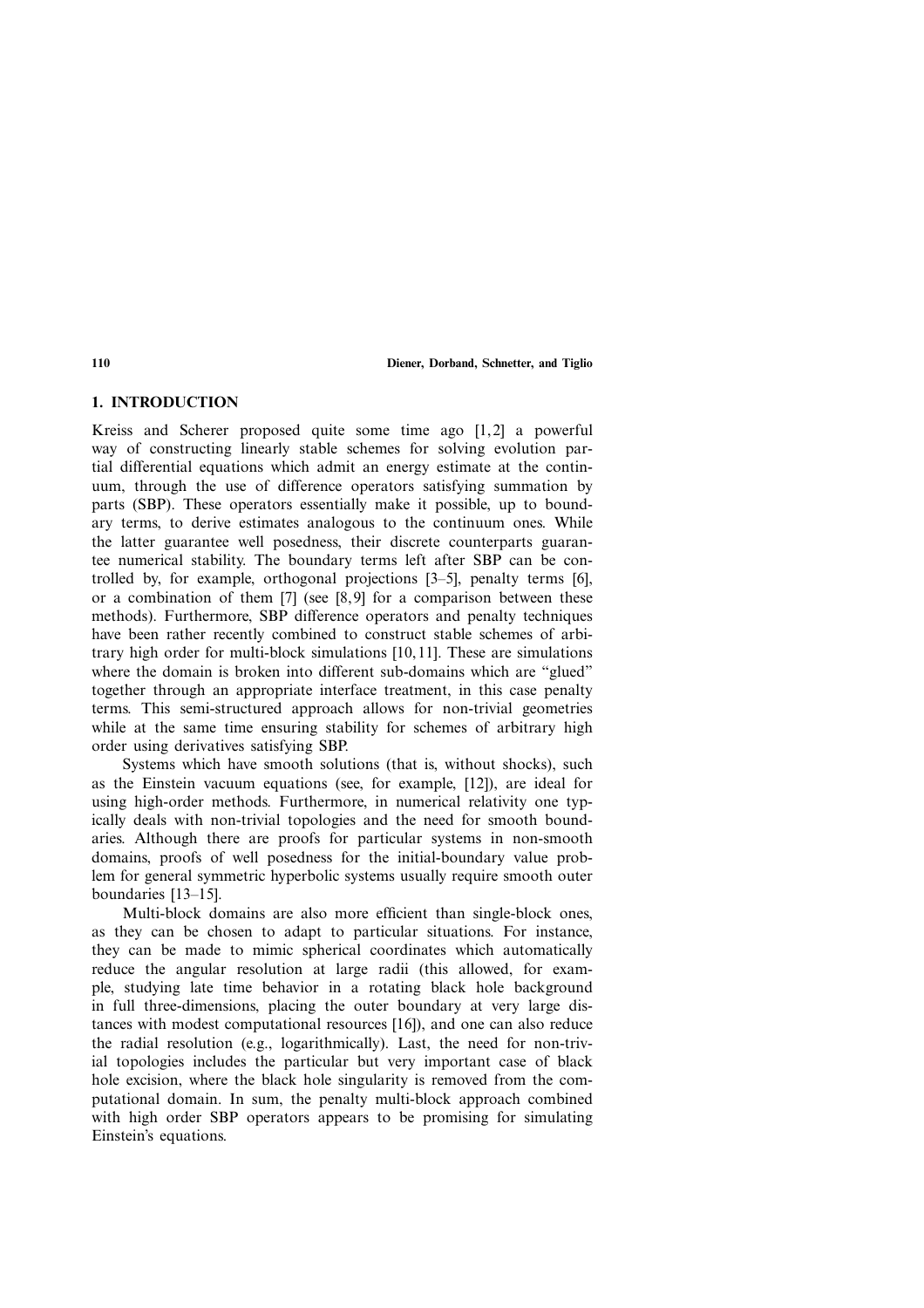In principle, modulo the tedious but straightforward symbolic manipulation algebra needed to construct high order difference operators satisfying SBP, one can systematically generate in this way stable multi-block schemes of arbitrary high order. However, it turns out that high-order operators satisfying SBP are highly non-unique, the higher their order the

higher their non-uniqueness. There is great variation among the properties of these operators, and for reasons that we discuss below, much care has to be taken in choosing the stencils if explicit time integration schemes are used. One approach could involve choosing operators with minimum bandwidth (as in [17]), since they reduce the number of operations. Unfortunately, in some cases the resulting operator leads to an amplification matrix with a very large spectral radius (which has already been pointed out in [16] and [18]); when using explicit schemes to integrate in time, this translates into a very small Courant limit. One can do much better by attempting to minimize the spectral radius of the complete operator, rather than its bandwidth [16, 18]. This in some cases leads to a Courant limit *two orders of magnitude* larger as compared to the minimum bandwidth case, as discussed below. One can sometimes do even better: another feature to take into account is the amplitude of the truncation errors at and close to boundaries. As we will show, in some cases one can decrease them by *orders of magnitude* while keeping the spectral radius small. What we have just briefly discussed is one of the goals of this paper, namely to explicitly construct efficient and accurate high order SBP difference operators, and compare the above different criteria that can be used in their construction. We consider both diagonal and restricted full (nondiagonal) norm based operators; in the first (second) case up to order ten (eight) in the interior.

In many cases of interest, particularly in non-linear ones, one might want to add a small amount of artificial dissipation to the problem. In order not to spoil the available energy estimates, the dissipation operator has to be negative semi-definite with respect to the SBP scalar product. This is not just a technical detail. As we will discuss below, in certain cases of interest the use of simple dissipation operators that do not satisfy this property (e.g., standard Kreiss–Oliger dissipation in the interior and no dissipation near boundaries, a choice commonly used in some applications) cannot get rid of some instabilities, while better dissipation operators do. Even if there are no instabilities, a dissipation operator that is non-zero close to boundaries is very useful if one wants to smooth out aspects of the solution propagating through the multiblock interfaces. Mattsson *et al*. [19] have recently presented a way of constructing dissipation operators that are indeed negative semi-definite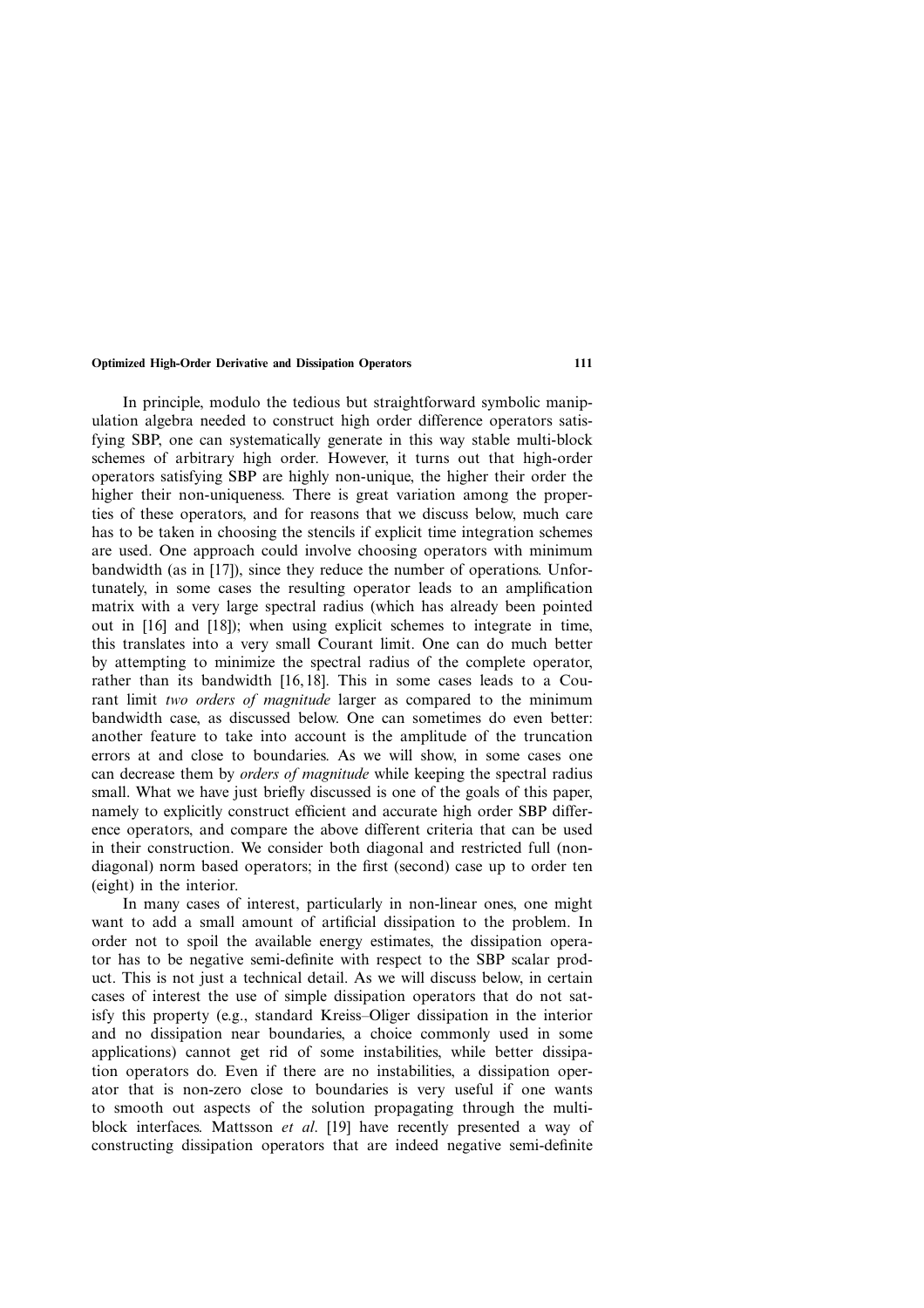for arbitrary SBP scalar products, and which extend all the way up to the boundaries. Following this prescription one can construct, for any difference operator of arbitrary high order satisfying SBP, an associated dissipation *up to the very boundary points* in a systematic way. In this paper, we do so explicitly, for each of the efficient and accurate high-order derivatives that we present. This is the second goal of our paper.

The third and final goal is to test these derivative and dissipation operators in three-dimensional (3D) multi-block simulations, making use of the penalty method to handle interfaces, as described in [10, 11]. Because of the challenge involved in achieving stability for very highorder schemes in the presence of interfaces, multi-block domains present an ideal setting for testing the new derivative and dissipation operators that we construct here. While black hole excision is one of our main motivations for using multiple blocks, we will report here on simulations on a domain that is useful for scenarios that do not involve black hole excision, but still need a smooth (e.g., spherical) outer boundary. This grid structure should be useful for studies of wave phenomena at large distances from the source, gravitational collapse, or Friedrich's conformal approach, where the spacetime is compactified, and null infinity is brought to a finite computational distance (see, e.g., [20]). In order to isolate testing numerical stability, accuracy, and efficiency of the new high-order derivative and dissipation operators from gauge problems and continuum instabilities typically found in many formulations of the Einstein equations, we perform the tests in this paper using a simpler 3D system—a massless scalar field— and we will report on evolutions of the Einstein equations elsewhere.

This paper is organized as follows. In Sect. 2, we introduce our notation, review shortly the penalty method, discuss the relative merits of SBP finite differencing operators based on diagonal and on non-diagonal norms, and summarize the construction of dissipation operators of Mattsson *et al*. [19]. In Sect. 3, we explain the different strategies that we use in constructing the derivative operators, namely their bandwidth, their spectral radius, and their truncation error. We introduce our example system of evolution equations in Sect. 4, where we also describe the type of 3D multi-block domain that we use to test the difference and dissipation operators. We describe the operators corresponding to diagonal and restricted full norms in Sect. 5, discussing their properties and comparing their accuracies in numerical tests. Finally, Sect. 6 closes with some remarks about possible future research directions.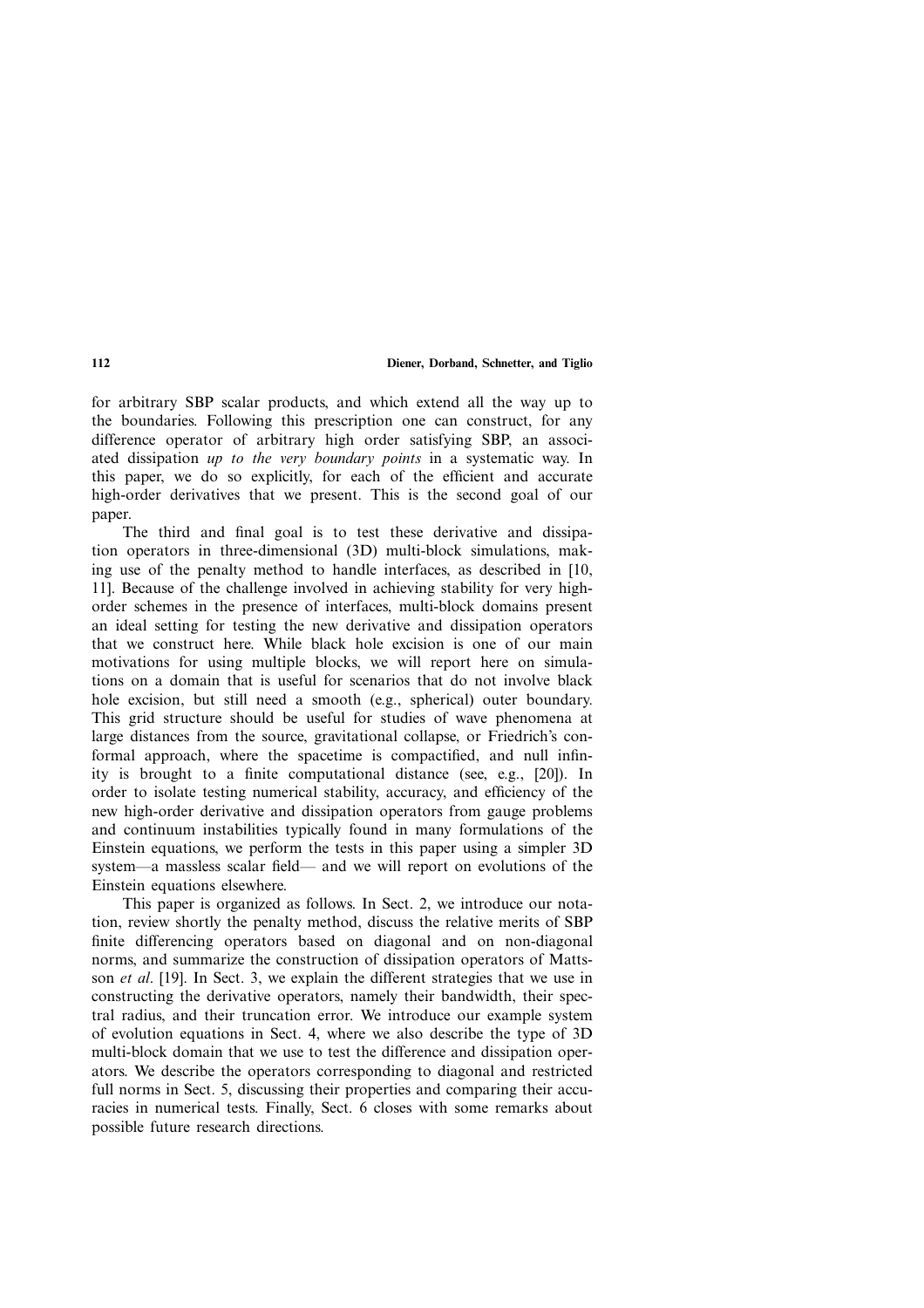# **2. SBP DERIVATIVE AND DISSIPATION OPERATORS WITH A HIGH ORDER OF ACCURACY**

#### **2.1. SBP and Penalties**

In this subsection, we briefly summarize Sect. 2 of [16]. We do so essentially to fix our notation, for more details see that reference. Consider a computational domain [*a,b*] and a discrete grid consisting of points  $i = 1...n$  and grid spacing *h*. A difference operator *D* is said to satisfy SBP on that domain with respect to a positive definite scalar product *Σ* (defined by its coefficients  $\sigma_{ij}$ )

$$
\langle u, v \rangle = h \sum_{i, j=1}^{n} u_i v_j \sigma_{ij}
$$
 (1)

if the property

$$
\langle u, Dv \rangle + \langle v, Du \rangle = (uv) \big|_{a}^{b} \tag{2}
$$

holds for all grid functions *u* and *v*. Similar definitions can be introduced for two (and higher) dimensional domains. The scalar product or norm is said to be *diagonal* if

$$
\sigma_{ij} = \sigma_{ii} \delta_{ij} \tag{3}
$$

that is, if  $\sigma_{ij}$  is diagonal. It is called *restricted full* if

$$
\sigma_{i_b j} = \sigma_{i_b i_b} \delta_{i_b j} \tag{4}
$$

that is, if  $\sigma_{ij}$  is diagonal on the boundary, but may be non-diagonal (full) in the interior.  $i_b \in \{1, n\}$  denote boundary point indices.

We now briefly highlight through a simple example the main features of the penalty method for multi-block evolutions, for more details see [10, 11]. We assume that the norm is either diagonal or restricted full, since these are the cases we actually consider later in this paper.

The simple example we wish to consider is the advection equation,

$$
\partial_t u = \Lambda \partial_x u
$$

in the spatial interval  $(-\infty, +\infty)$  with appropriate fall-off conditions at infinity, and two grids: a *left grid* covering  $(-\infty, 0]$ , and a *right grid* covering [0, + $\infty$ ). We refer to the grid function *u* on each grid by  $u^l$  and  $u^r$ , corresponding to the left and right grids, respectively. The problem is discretized using grid spacings  $h^l$ ,  $h^r$  on the left and right grids—not necessarily equal— and difference operators  $D^l$ ,  $D^r$  satisfying SBP with respect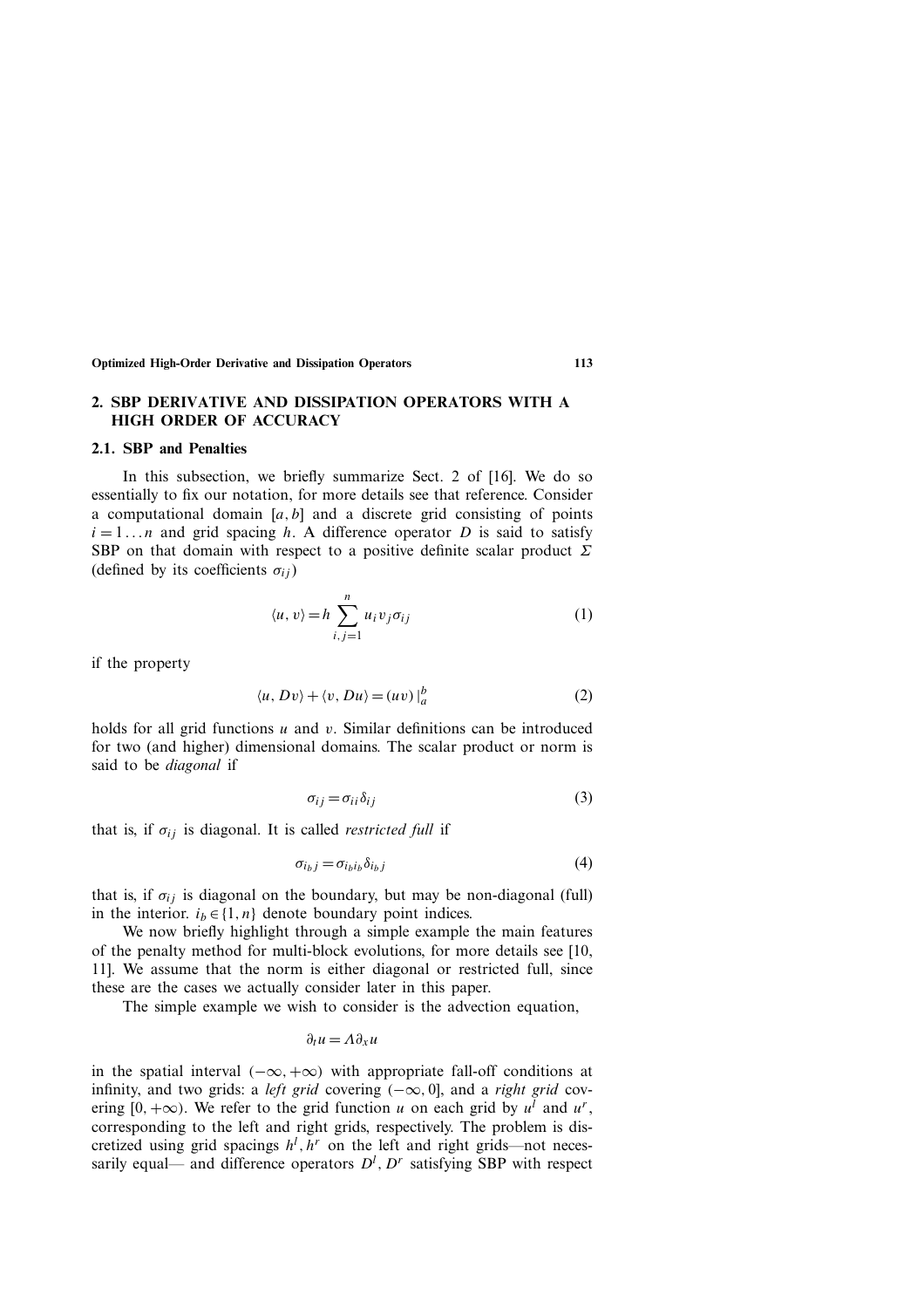to scalar products given by the weights *σ<sup>l</sup> , σ<sup>r</sup> on their individual grids*. That is, these scalar products are defined through

$$
\langle u^l, v^l \rangle = h^l \sum_{i,j=-\infty}^0 \sigma_{ij}^l u_i^l v_j^l, \quad \langle u^r, v^r \rangle = h^r \sum_{i,j=0}^{+\infty} \sigma_{ij}^r u_i^r v_j^r. \tag{5}
$$

The semi-discrete equations are written as

$$
\partial_t u_i^l = A D^l u_i^l + \frac{\delta_{i,0} S^l}{h^l \sigma_{00}^l} (u_0^r - u_0^l) , \qquad (6)
$$

$$
\partial_t u_i^r = A D^r u_i^r + \frac{\delta_{i,0} S^r}{h^r \sigma_{00}^r} (u_0^l - u_0^r).
$$
 (7)

In the fully non-diagonal case the treatment is slightly more complicated, therefore we consider here only the diagonal and the restricted full cases.

One can derive an energy estimate and therefore guarantee stability if two conditions are satisfied. One of them is  $A + S_r - S_l = 0$ . The other one imposes an additional constraint on the values of  $S_l$  and  $S_r$ :

• *Positive Λ:*

$$
S_l = \Lambda + \delta, \quad S_r = \delta \quad \text{with } \delta \geqslant -\frac{\Lambda}{2}.
$$
 (8)

• *Negative Λ:*

$$
S_r = -\Lambda + \delta, \quad S_l = \delta \quad \text{with } \delta \geqslant \frac{\Lambda}{2}.
$$
 (9)

• *Vanishing Λ:* this can be seen as the limiting case of any of the above two.

For the minimum values of  $\delta$  allowed by the above inequalities the energy estimate is the same as for a single grid (that is, as if the interface did not exist), while for larger values of  $\delta$  there is damping in the energy which is proportional to the mismatch at the interface.

#### **2.2. Diagonal Versus Non-diagonal Norms**

There are several advantages in using one-dimensional (1D) difference operators satisfying SBP with respect to diagonal norms. One of them is related to the fact that SBP is guaranteed to hold in several dimensions by simply applying the 1D operator along each direction [3–5]. Another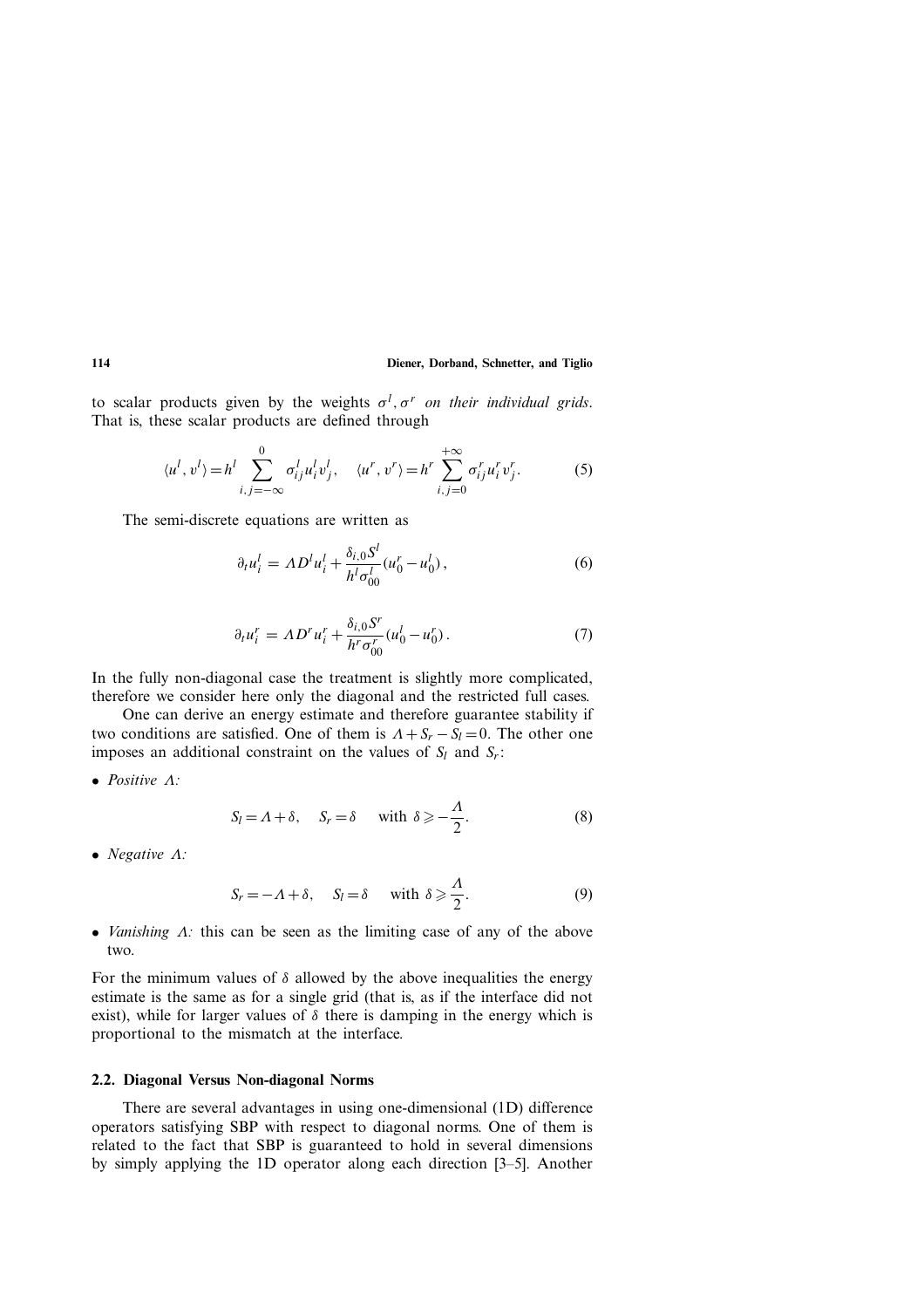advantage is related to the following: in order to ensure stability through an energy estimate, in many cases one has to be able to bound the norm of the commutator between the difference operator and the principal part of the equations *for all resolutions*, and this is guaranteed to hold in the diagonal case. Finally, the expressions of the operators are also somewhat simpler when compared to non-diagonal ones. The disadvantage, on the other hand, is that the order of accuracy at and close to boundaries is half of that in the interior, while in the restricted full case the operators lose only one order near boundaries [1, 2, 17].

Although more efficient, schemes based on non-diagonal norms might have stability problems in the absence of dissipation. First, it is not guaranteed that SBP holds in several dimensions if a difference operator satisfying SBP in 1D is applied along each direction. Second, there can be problems even in one dimension when the system has variable coefficients, since the boundedness of the commutator discussed above is not guaranteed to hold either. This is not a feature inherent to finite difference (FD) based schemes: the boundedness of such commutator is, for example, in general not guaranteed either for pseudo-spectral methods in the absence of filtering, even in periodic domains, when the system has variable coefficients [21]. Therefore, both in the case of pseudo-spectral methods and non-diagonal norm based FD schemes, one is in general unable to guarantee stability in more than one dimension, or even in 1D in the variable coefficient case, without filtering or dissipation (see also [22]). In the problem at hand, the question then is whether one can stabilize the scheme through artificial dissipation, without introducing an excessive amount of it. Below we will address this question in detail, as well as compare diagonal based operators to their non-diagonal counterparts.

In the diagonal case, we will consider difference operators of order two, four, six, eight, and ten in the interior (and therefore order one, two, three, four, and five, respectively, at and close to boundaries) and denote them by  $D_{2-1}$ ,  $D_{4-2}$ ,  $D_{6-3}$ ,  $D_{8-4}$ ,  $D_{10-5}$ . In the non-diagonal (restricted full) case, we will consider operators of order four, six, and eight in the interior (and therefore order three, five, and seven, respectively, at and close to boundaries), and denote them by *D*4−3*, D*6−5*, D*8<sup>−</sup>7. These operators in general are not unique. For example, in the second order in the interior case there is a unique operator satisfying SBP, and its norm is diagonal, the operator being what we called *D*2<sup>−</sup>1. With respect to higher order operators, the following holds for the diagonal norm based ones: *D*<sub>4−2</sub> is unique, while *D*<sub>6−3</sub>, *D*<sub>8−4</sub>, and *D*<sub>10−5</sub> comprise a one-, three-, and ten-parameter family, respectively. In the restricted full case, *D*4<sup>−</sup>3, *D*6<sup>−</sup>5, and *D*8−<sup>7</sup> have three, four, and five free parameters, respectively.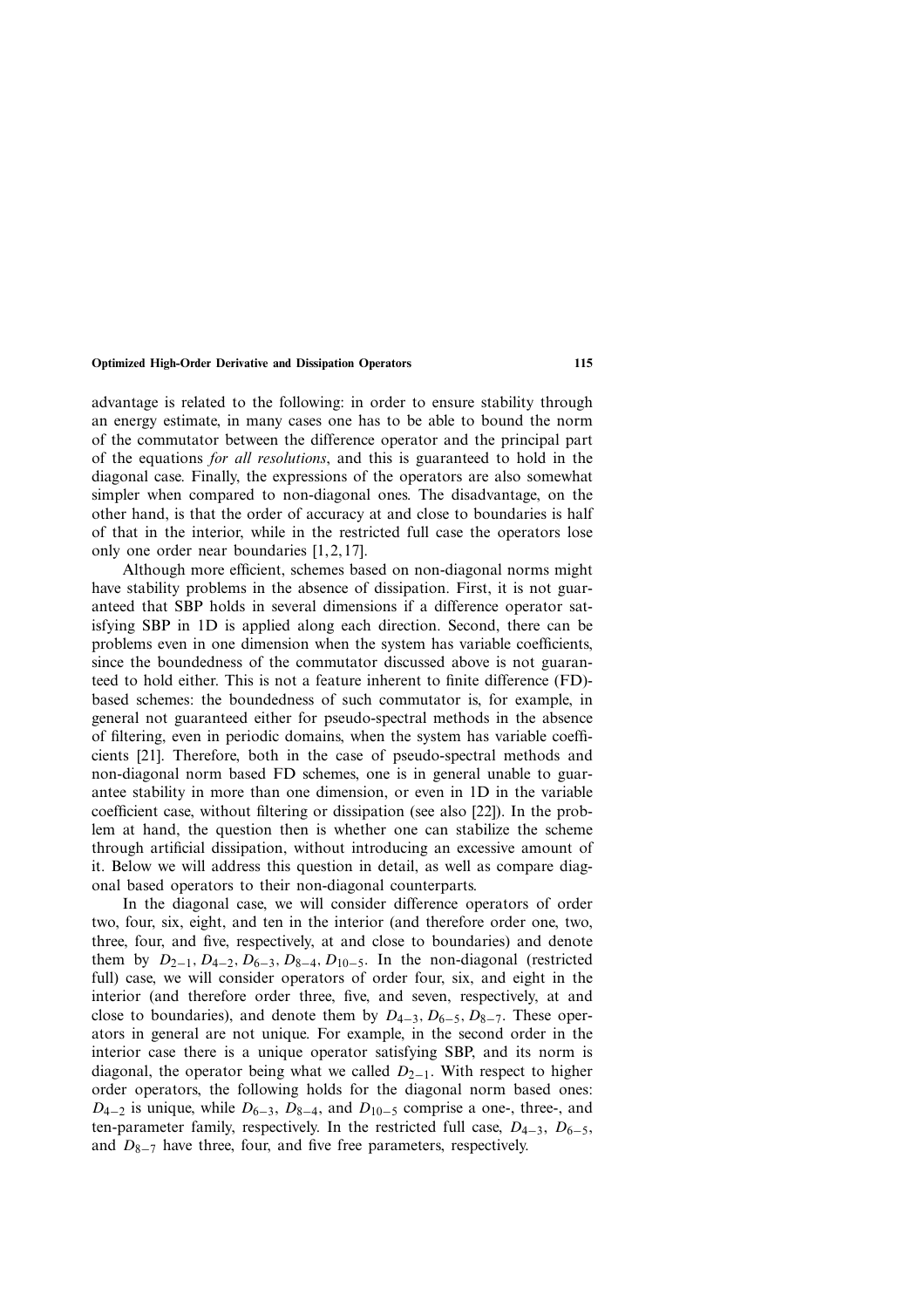#### **2.3. Dissipation Operators**

As pointed out in [19], adding artificial dissipation may lead to an unstable scheme unless the dissipation operator is compatible with the SBP derivative operator. In that reference, the authors present a prescription for constructing such operators, which we follow here. In short, a compatible dissipation operator, of order 2*p* in the interior, is constructed as

$$
A_{2p} = -\alpha h^{2p} \Sigma^{-1} D_p^T B_p D_p, \qquad (10)
$$

where  $\alpha$  is a positive constant,  $\Sigma$  is the scalar product used in the construction of the SBP operator, and  $D_p$  is a consistent approximation of  $d^p/dx^p$  with minimal width.<sup>4</sup>  $B_p$  is the so-called *boundary operator*. The boundary operator is positive semi-definite and its role is to allow boundary points to be treated differently from interior points.  $B_p$  cannot be chosen freely, but has to follow certain restrictions which we explain below.

For the diagonal norm operators, choosing  $B_p$  to be the unit matrix is sufficient to obtain the required *p*th order accuracy near the boundary, which is the same accuracy as the derivative operator.

In the case of restricted full norm operators, the accuracy requirement near the boundary is stricter. The dissipation operator should have order  $2p - 1$  at the boundary and order  $2p$  in the interior, which requires a different choice of  $B_p$ . We again follow [19] and choose  $B_p$  to be a diagonal matrix, where the diagonal is the restriction onto the grid of a piecewise smooth function. The numerical domain is divided into three regions in each dimension; an interior part and on either side two transition regions containing the boundaries. The transition region has a fixed size that is independent of the resolution. Within the transition region the function,  $B_p$ , increases from  $O(h^{p-1})$  at the outer boundary to a constant value 1 at the boundary with the interior region in such a way that the derivatives of  $B_p$  up to order  $p - 2$  vanish at either ends. In the interior region the function has the constant value 1.

For the  $D_{4-3}$  operator,  $B_p$  has the value *h* at the boundary and increases linearly to 1 in the transition region. For the  $D_{6-5}$  operator, we use a cubic polynomial with vanishing derivatives at either end of the transition region to increase the value of  $B_p$  from  $h^2$  at the boundary to 1 in the interior. For the *D*8−<sup>7</sup> operator, the boundary values for the transition region are  $h<sup>3</sup>$  and 1, and we use a fifth-order polynomial to make the first and second derivatives vanish at either end of the transition region.

<sup>4&</sup>quot;Minimal width" means that the stencil must contain as few points as possible.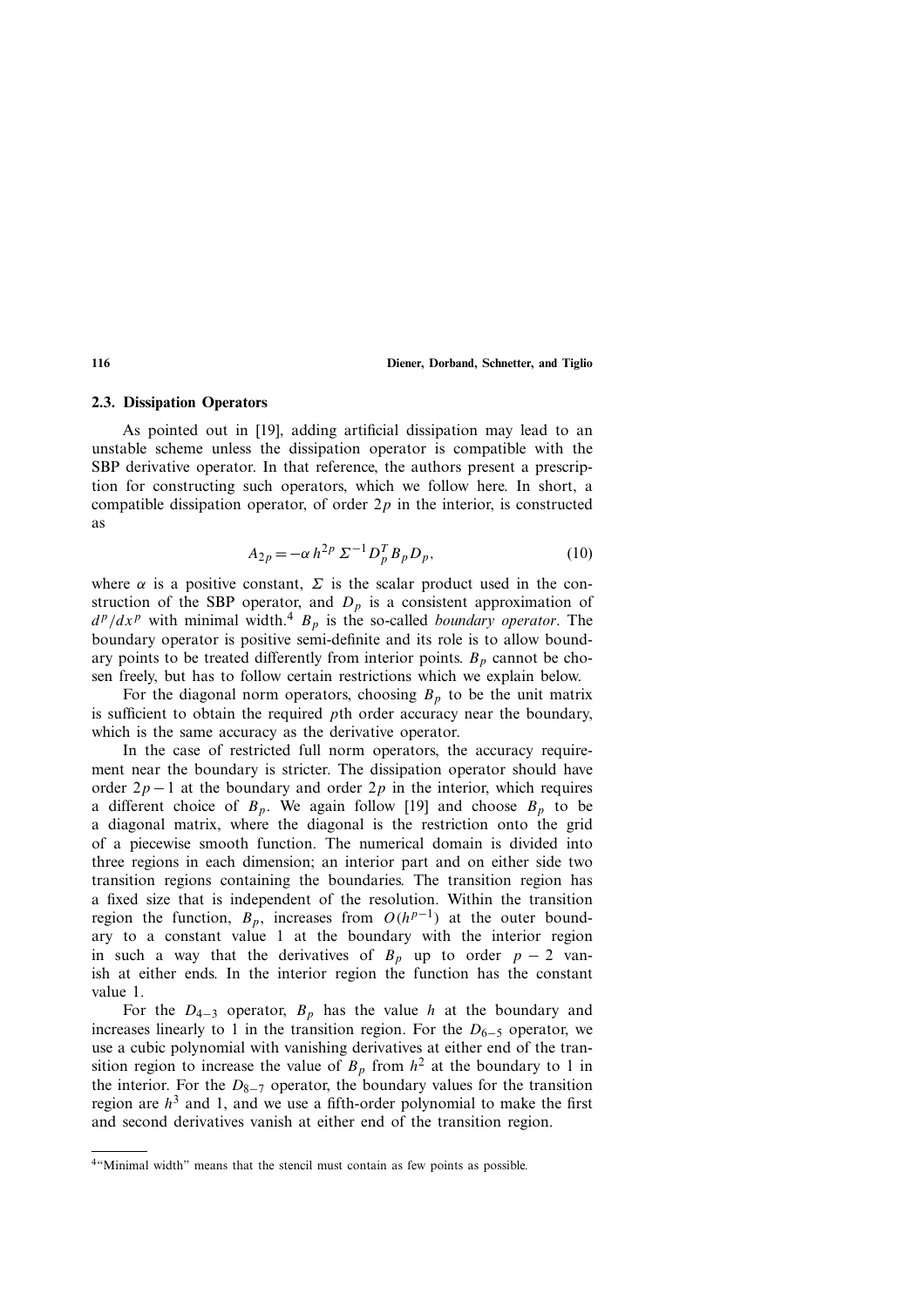For the constant  $\alpha$  we make the choice  $\alpha = 2^{-2p}$ , since then the parameter used to specify the strength of the dissipation has approximately the same allowed numerical range, independently of the order of the operator.

Note that in the diagonal case up to order eight in the interior, the scalar product  $\Sigma$  is independent of the free parameters, so for a given order the same dissipation operator is used for all the different operators we construct below, while for the higher order diagonal operators and the restricted full norm operators a unique dissipation operator has to be constructed for each parameter choice.

#### **3. OPTIMIZATION CRITERIA**

We start by fixing some notation. If the accuracy of the difference operator *D* in the interior is 2*p*, then there are *b* points at and near the boundaries where the order of *D* is only *q*. In the diagonal case one has  $q = p$ , and in the restricted full case it is  $q = 2p - 1$ . We call *b* the boundary width. The difference operator at these *b* points uses (up to) *s* points to compute the derivative. We call *s* the boundary stencil size.

When expanding *D* in a Taylor series one has

$$
Du|_{x_i} = \frac{du}{dx}\bigg|_{x_i} + c_i h^q \left. \frac{d^{q+1}u}{dx^{q+1}} \right|_{x_i} \quad \text{for } i = 1...b,
$$
 (11)

where *h* is the grid spacing and  $x_i = ih$ . We call  $c_i$  the *error coefficients*.

In what follows, we consider three cases for each family of operators of a given order, denoted by:

- *Minimum bandwidth:* If there are *n* free parameters, it is always possible to set *n* of the derivative coefficients to zero, thereby minimizing the computational cost of evaluating the derivatives in the boundary region.
- *Minimum spectral radius:* In this case, we calculate numerically the eigenvalues of the amplification matrix for a test problem, and choose the parameters to minimize the largest eigenvalue.
- *Minimum ABTE:* We minimize the average boundary truncation error (ABTE), which we define as

ABTE := 
$$
\left(\frac{1}{b}\sum_{i=1}^{b} c_i^2\right)^{1/2}
$$
. (12)

The test problem that we use to compute the spectral radius of the amplification matrix is the same one that was used in [16]: an advection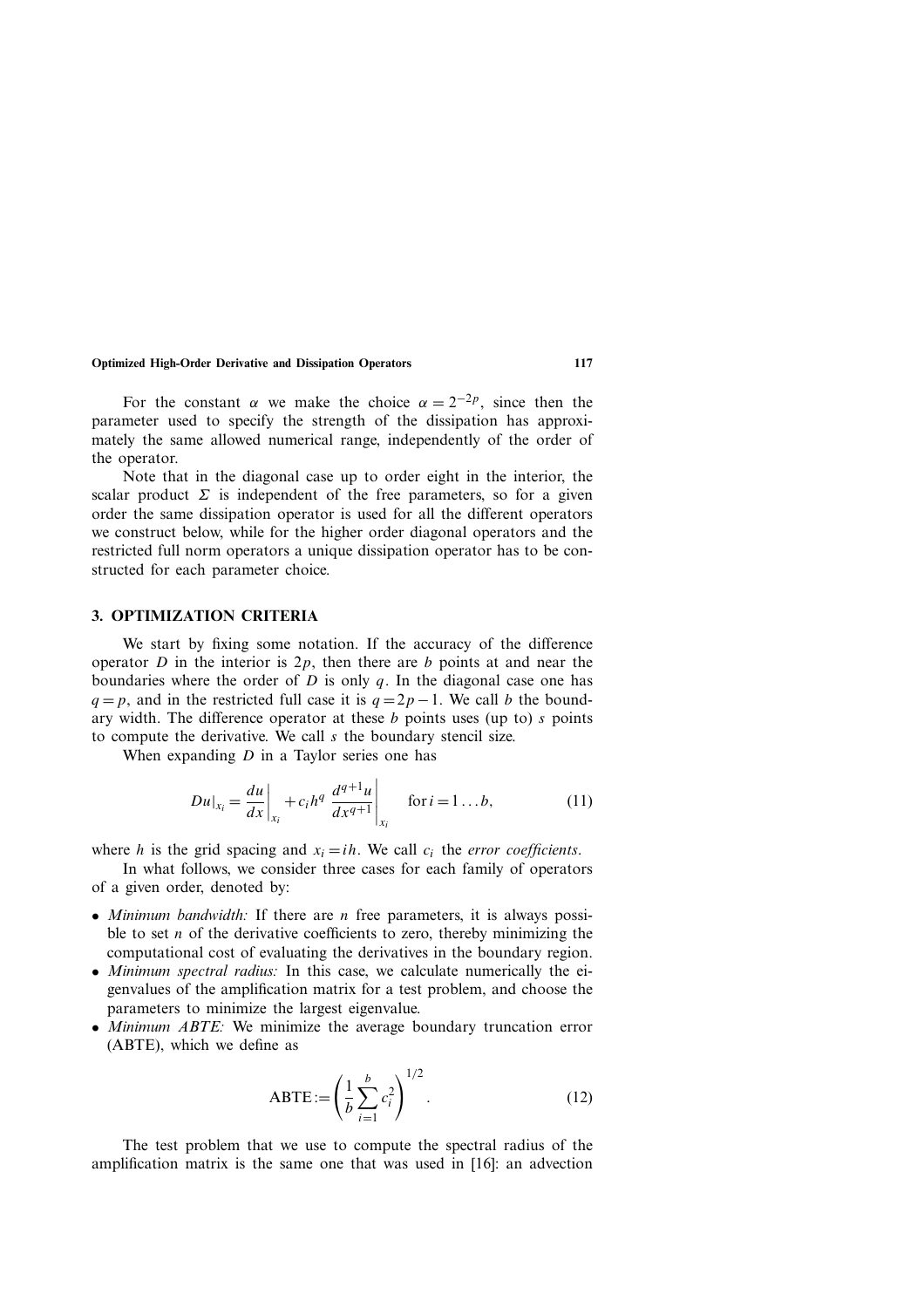equation propagating in a periodic domain. Periodicity is enforced through an artificial interface boundary via penalties.<sup>5</sup> Since in that reference it was studied how the spectrum changes with the penalty parameter, here we use a fixed parameter  $\delta = -1/2$  (see Sect. 2), which means that the semi-discrete energy is strictly preserved, and that the amplification matrix is anti-Hermitian, and therefore the real part of all eigenvalues is zero.<sup>6</sup>

Another option [18] would be to compute the spectral radius of the discrete difference operator itself, which is obviously model-independent. In this case, the spectrum is in general not purely imaginary, since the boundary conditions have not been imposed yet. In practice we have found, though, that both approaches lead to similar operators, in the sense that a derivative operator with small spectral radius usually also leads to amplification matrices for the above test problem with small spectral radii as well. Further, we have also found that in numerical simulations of the non-linear Einstein's equations the different operators behave as expected from the analysis of the above test problem [23].

It is worth pointing out that for the diagonal operator case the bandwidth and the ABTE can be globally minimized by analytically choosing the parameters, since the ABTE is a quadratic function of the parameters and therefore has a global minimum. This is not the case for the spectral radius. Therefore, when we refer to minimizing the spectral radius, we perform a numerical minimization and do not claim that we have actually found a global minimum.

# **4. EXAMPLE EVOLUTION SYSTEM AND MULTI-BLOCK DOMAIN SETUP**

We test each of the new derivative operators and their associated dissipation operators through 3D multi-block simulations. In these simulations we solve the scalar wave equation

$$
\partial_{tt}\phi = \Delta\phi \tag{13}
$$

in static, curvilinear coordinates. This equation can be reformulated as

$$
\partial_t \phi = \Pi,\tag{14}
$$

$$
\partial_t \Pi = \gamma^{-1/2} D_i \left( \gamma^{1/2} \gamma^{ij} d_j \right), \tag{15}
$$

$$
\partial_t d_i = D_i \Pi \,, \tag{16}
$$

<sup>5</sup>Truly periodic domains (that is, without an interface) do not require boundary derivative operators, and therefore do not constitute a useful test here.

 $6A_s$  a side remark: we actually compute the eigenvalues of the amplification matrix multiplied by the grid spacing *h*.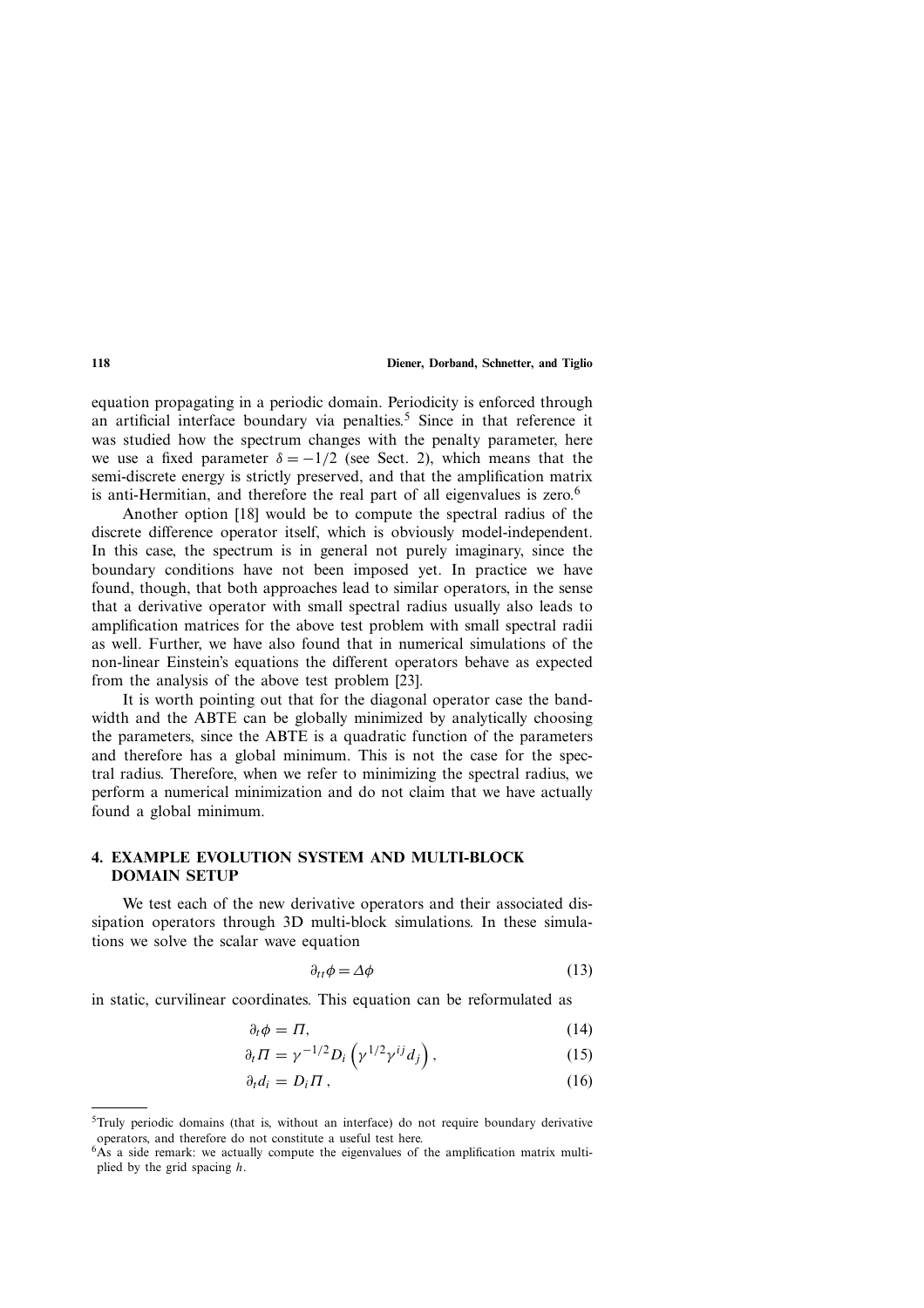where  $\gamma_{ij}$  is the Euclidean metric in curvilinear coordinates,  $\gamma = \det \gamma_{ij}$  its determinant, and  $\gamma^{ij}$  its inverse. Here we use the Einstein summation convention, implicitly summing over repeated indices.

The advantage of this particular form of the equations over other first order ones is that it defines a strictly stable discretization in the diagonal case, $\frac{7}{1}$  in the sense that one can show by just using SBP (i.e., without needing a discrete Leibniz rule, which in general does not hold) that there is a semi-discrete energy *E* which is preserved in time for any difference operator *D* satisfying SBP.<sup>8</sup> This energy is given by

$$
E = \frac{1}{2} \int \left( \Pi^2 + \gamma^{ij} d_i d_j \right) \gamma^{1/2} dV. \tag{17}
$$

The geometry of the computational domain in the 3D simulations that we show below is the interior of a sphere. In order to avoid the singularities at the origin and poles that spherical coordinates have, we cover the domain with seven blocks: surrounding the origin we use a Cartesian, cubic block, which is matched (at each face) to a set of six blocks which are a deformation of the cubed-sphere coordinates used in [16]. Figure 1 shows an equatorial cut of our 3D grid structure, for  $11<sup>3</sup>$  points on each block. The blocks touch and have one grid point in common at the faces. The grid lines are continuous across interfaces, but in general not smooth.

Each block uses coordinates *a, b, c*. For the inner block these are the standard Cartesian ones:  $a = x, b = y, c = z$ , while for the six outer blocks they are defined as follows. The "radial" coordinate  $c \in [-1, 1]$  is defined by inverting the relationship

$$
r = \frac{1}{2} [r_0(1-c) + r_1(1+c)] \tag{18}
$$

(where  $r = \sqrt{x^2 + y^2 + z^2}$ ). The "angular" coordinates,  $a, b \in [-1, 1]$ , are in turn defined through

- Neighborhood of positive *x*-axis:  $x = r/F$ ,  $y = rb/F$ ,  $z = ar/F$ ,
- Neighborhood of positive *y*-axis:  $x = -br/F$ ,  $y = r/F$ ,  $z = ar/F$ ,

<sup>7</sup>There could be strictly stable second-order discretizations as well.

<sup>8</sup>That is, the energy is preserved modulo boundary conditions, which can inject or remove energy from the system. For example, if maximally dissipative boundary conditions are used, the energy actually decreases as a function of time.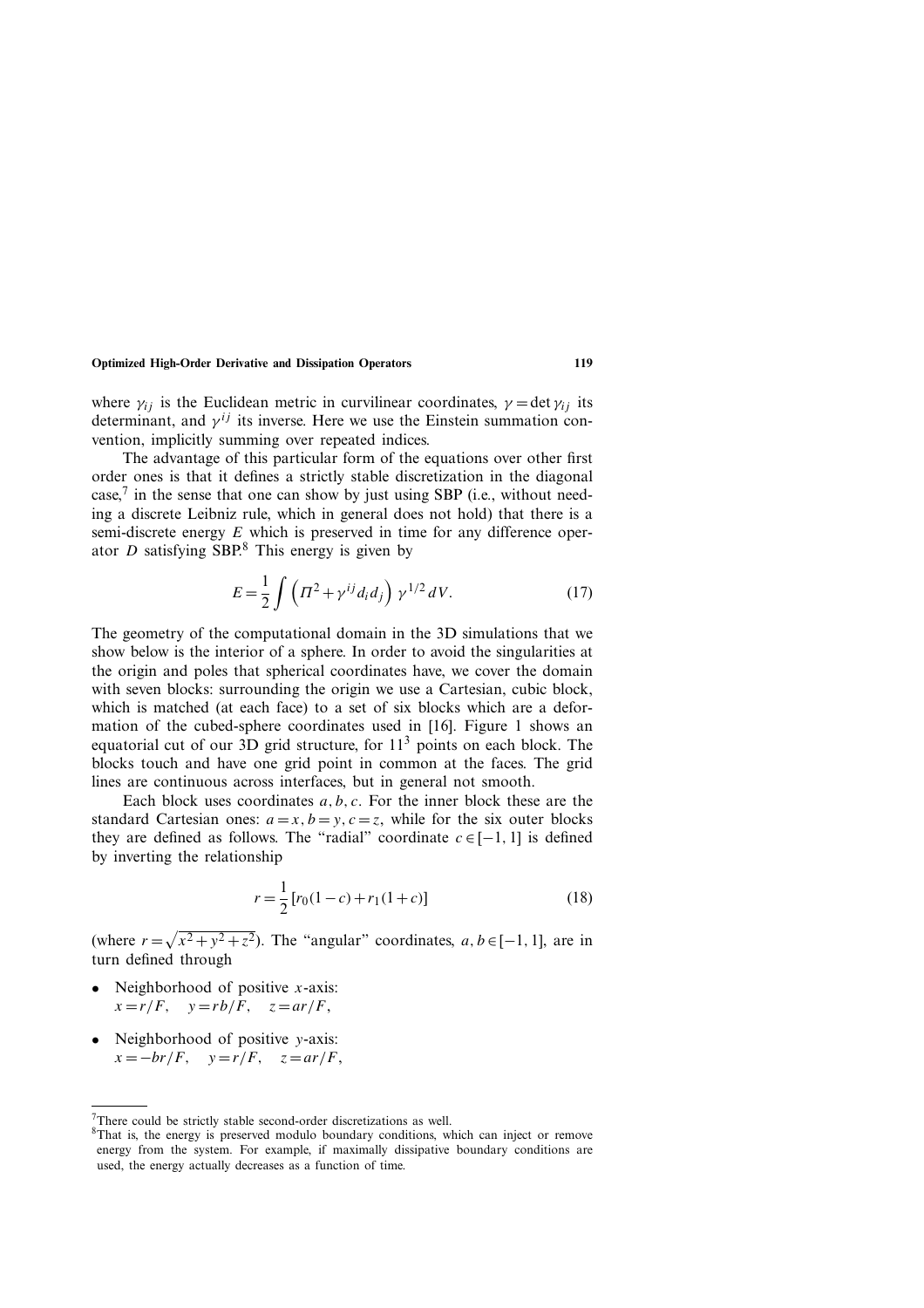

**Fig. 1.** An equatorial cut of the 3D multi-block structure used in the simulations of this paper.

- Neighborhood of negative *x*-axis:  $x = -r/F$ ,  $y = -rb/F$ ,  $z = ar/F$ ,
- Neighborhood of negative *y*-axis:  $x = br/F$ ,  $y = -r/F$ ,  $z = ar/F$ ,
- Neighborhood of positive *z*-axis:  $x = -ar/F$ ,  $y = rb/F$ ,  $z = r/F$ ,
- Neighborhood of negative *z*-axis:  $x = ar/F$ ,  $y = rb/F$ ,  $z = -r/F$ ,

where  $r$  is written in terms of  $c$  through (18), and

$$
F := \left(\frac{(r_1 - r) + (r - r_0)E}{r_1 - r_0}\right)^{1/2} \tag{19}
$$

with  $E = 1 + a^2 + b^2$ . The surface  $c = 1$  corresponds to the spherical outer boundary (of radius  $r = r_1$ ), while  $c = -1$  corresponds to the cubic interface boundary matched to a cube of length  $2r_0$  on each direction. The grid structure of Fig. 1 corresponds to  $r_0 = 1$ ,  $r_1 = 3$ .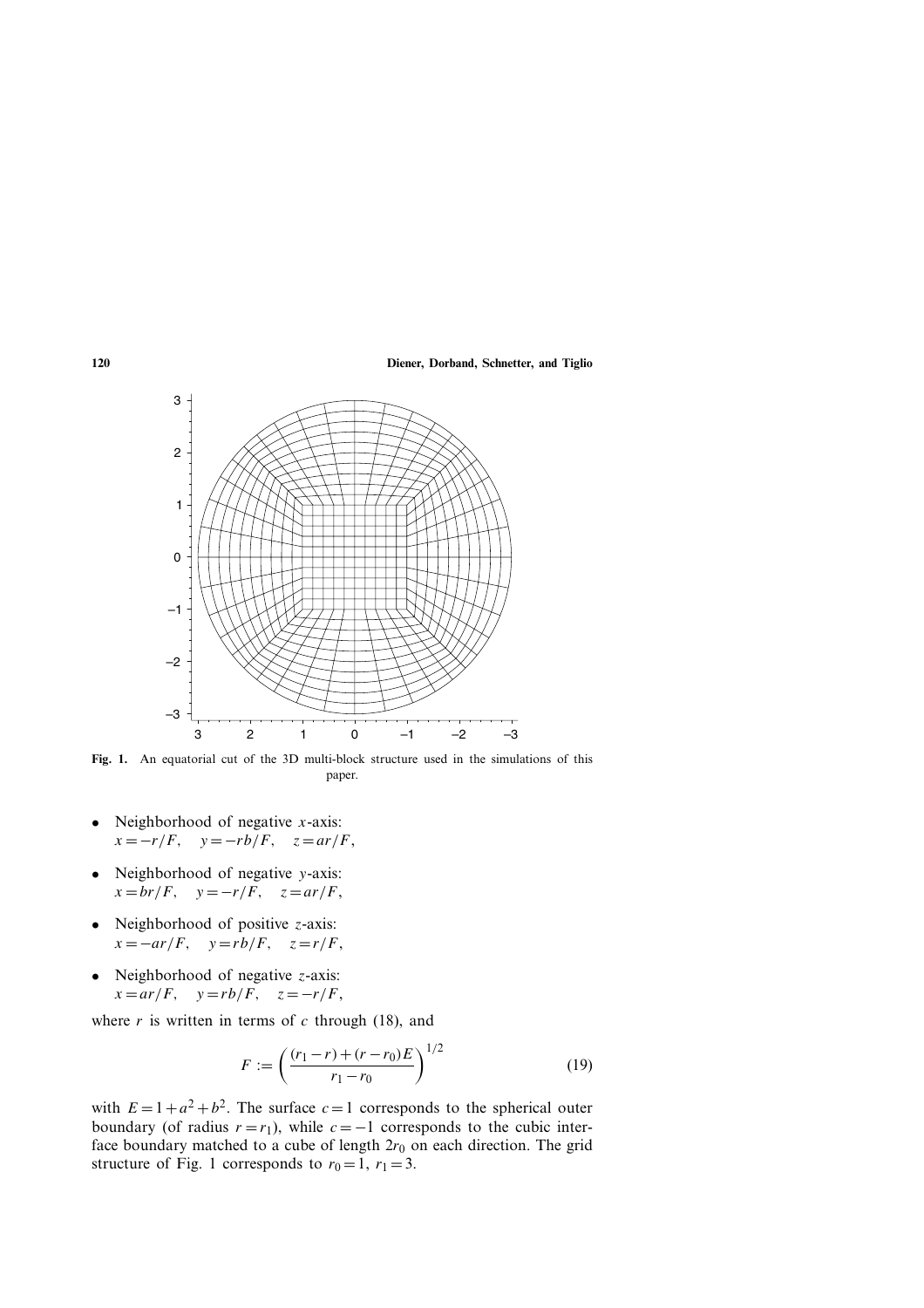To get an accurate measure of numerical errors, we evolve initial data for which there exists a simple analytic solution of (14) for all times, against which we can compare the numerical results. We choose initial data

$$
\phi(t=0) = A\cos(2\pi k \cdot x),\tag{20}
$$

$$
\Pi(t=0) = -2\pi A|\mathbf{k}|\sin(2\pi \mathbf{k} \cdot \mathbf{x}),\tag{21}
$$

$$
d_i(t=0) = -2\pi Ak_i \sin(2\pi \mathbf{k} \cdot \mathbf{x}).
$$
 (22)

The analytic solution for this setup is a plane wave with constant amplitude *A* traveling through the grid in the direction of the vector *k*. In all the simulations that we present below we use  $A = 1.0$  and  $\mathbf{k} = (0.2, 0.2, 0.2)$ , i.e., the wave is traveling in the direction of the main diagonal. Consistent and stable outer boundary conditions are imposed through penalty terms by penalizing the incoming characteristic modes with the difference to the exact solution, as introduced in [6]. As mentioned above, we set  $r_0 = 1$  and  $r_1 = 3$  in our block system, placing the outer boundary at  $R = 3$ .

We use resolutions from  $h = \Delta a = \Delta b = \Delta c = 0.1$  (21<sup>3</sup> grid points per block) up to  $h = 0.0125$  (161<sup>3</sup> grid points per block). Our highest resolution corresponds to about 400 grid points per wave length. (This figure depends on which part of which block one looks at, since the wave does not propagate everywhere along grid lines.) We use that many grid points per wave length—or, equivalently put, we use such a large wave length—because we are interested in high accuracy. Decreasing the wave length is resolution-wise equivalent to using fewer grid points per block, which is a case we study with our coarse resolution. It would be interesting to study the effect of very short length features onto the stability of the system, i.e., to use a wave length that cannot be well resolved any more. Discrete stability guarantees in this case that the evolution remains stable, and we assume that a suitable amount of artificial dissipation can help in the non-linear case when there is no known energy estimate. The size of the time step is chosen to be proportional to the minimal grid spacing in local coordinates  $\Delta t = \lambda \min(\Delta a, \Delta b, \Delta c)$  with the Courant factor *λ*. Unless otherwise stated, we use *λ*=0*.*25. For the penalty terms, we used  $\delta = 0$  everywhere (note that this does not imply that no penalty is added, since the penalty value used is a combination of the value of  $\delta$  and the characteristic speed). For all the runs with dissipation the strength was chosen to be  $\epsilon = 0.4$  (see Appendix A.2). For the dissipation operators based on a non-diagonal norm, we choose the transition region to be 30% of the domain size. Note that except for the *D*6−<sup>5</sup> operator (where dissipation is essential in order to stabilize the operator) the differences between results with and without dissipation are so small, that we only show the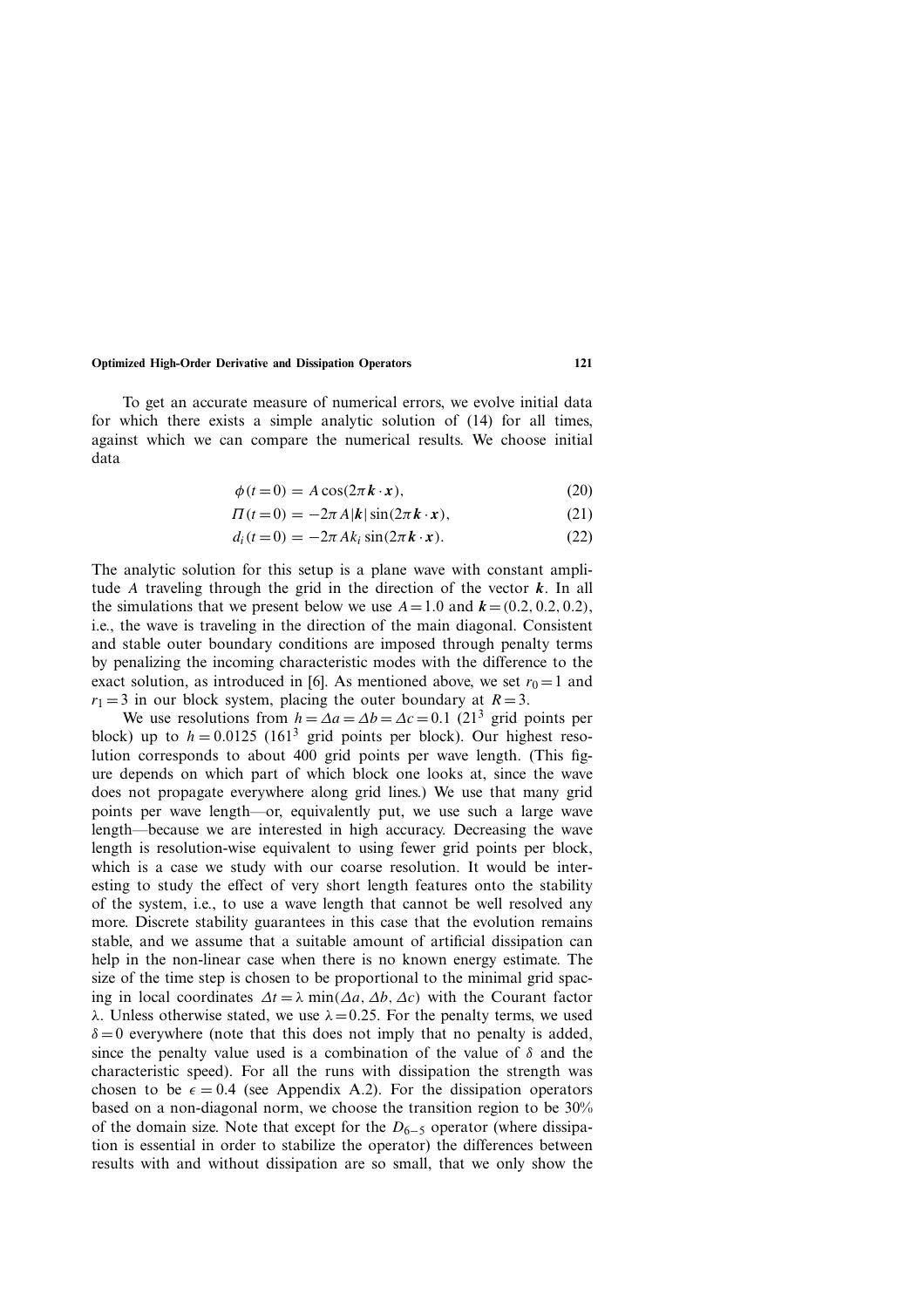| Operator                       | Unique        |
|--------------------------------|---------------|
| Spectral radius<br><b>ABTE</b> | 1.414<br>0.25 |
| C <sub>1</sub>                 | 0.5           |

Table I. Properties of the *D*<sub>2−1</sub> operator

results obtained without dissipation. In all cases we calculate the error in the numerical solution for  $\phi(x, t)$  with respect to the exact analytical solution.

We have implemented our code in the Cactus framework [24, 25] using the Carpet infrastructure [26, 27]. An overview of our computational infrastructure is given in [28].

#### **5. OPERATORS**

#### **5.1. Operators Based on Diagonal Norms**

#### *5.1.1. Operator Properties*

We consider first operators that are based on a diagonal norm, since this is the easier case. We examine here the operators  $D_{6-3}$ ,  $D_{8-4}$ , and *D*<sub>10−5</sub>. These operators have 6, 8, and 11 boundary points, respectively, and their maximum stencil sizes are 9, 12, and 16 points, respectively.<sup>9</sup> The operators  $D_{2-1}$  and  $D_{4-2}$  are also based on a diagonal norm. They are unique and have been examined in [16]. For completeness we list their properties here as well.

The *D*<sub>2−1</sub> operator formally has two boundary points and a maximal stencil size of three points. However, the stencil for the second boundary point is the same as the interior centered stencil, so in practice it has only one boundary point with a stencil size of two points. The spectral radius and error coefficient are listed in Table I. The *D*4−<sup>2</sup> operator has four boundary points and a maximal stencil size of six points. We list its properties in Table II.

The family of  $D_{6-3}$  operators has one free parameter. The resulting norm is positive definite, and is independent of this parameter, hence the parameter can be freely chosen. For this operator there are very small numerical differences in the spectral radius and in the truncation error coefficients between the three different cases where the bandwidth, the

<sup>&</sup>lt;sup>9</sup>We expected the *D*<sub>10−5</sub> operator to have 10 boundary points and a maximum stencil size of 15 points, but this did not result in a positive definite norm.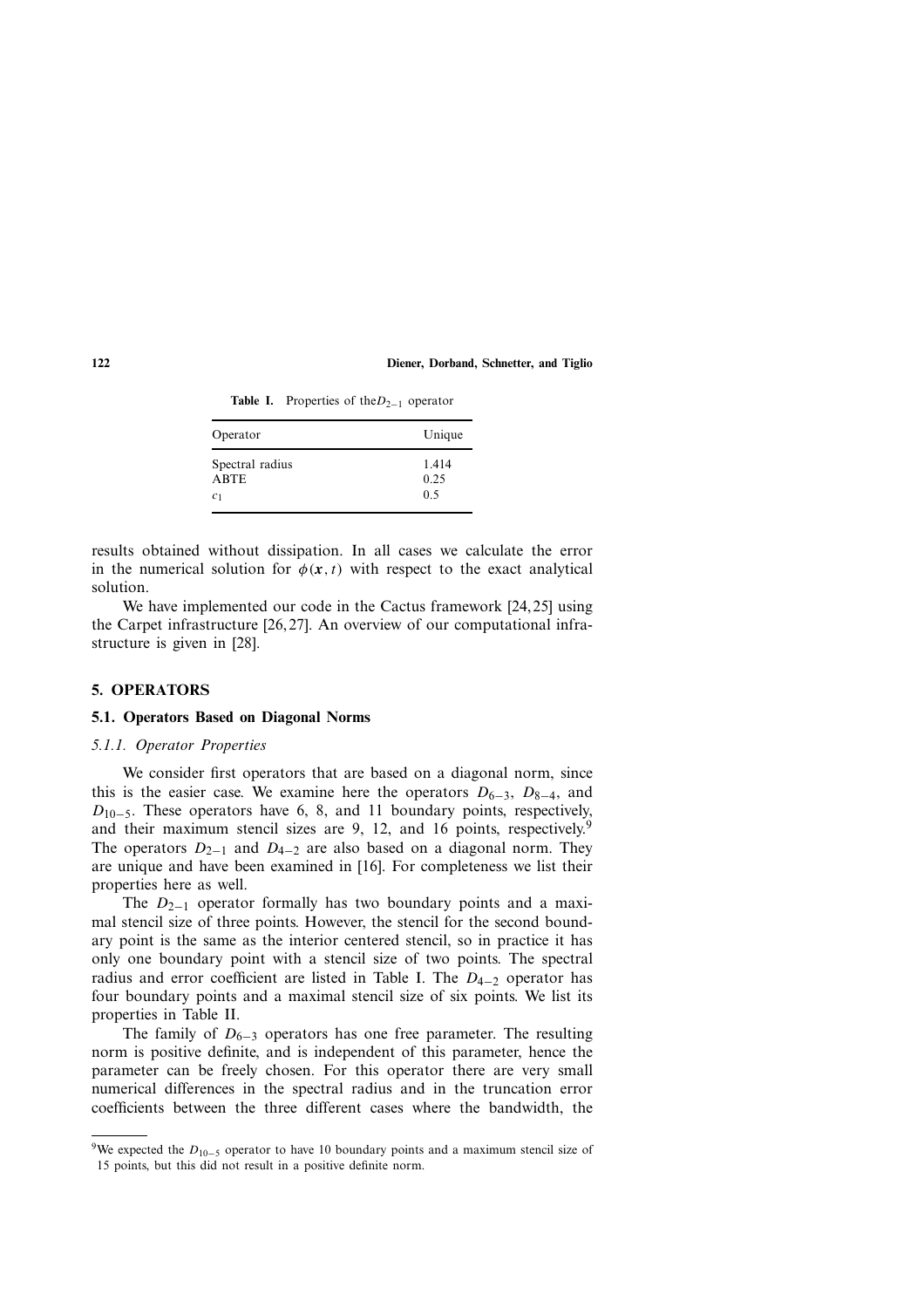| Operator                      | Unique              |
|-------------------------------|---------------------|
| Spectral radius               | 1.936               |
| <b>ABTE</b><br>c <sub>1</sub> | 0.2276<br>$-0.4215$ |
| c <sub>2</sub>                | 0.1666              |
| $c_3$                         | $-0.0193$           |
| c <sub>4</sub>                | $-0.037$            |

**Table II.** Properties of the*D*4−<sup>2</sup> operator.

**Table III.** Properties of the diagonal norm  $D_{6-3}$  operators

| Operator        | Minimum<br>bandwidth | Minimum<br>spectral radius | Minimum<br>ABTE |
|-----------------|----------------------|----------------------------|-----------------|
| Spectral radius | 2.1287               | 2.1077                     | 2.1082          |
| <b>ABTE</b>     | 0.2716               | 0.2563                     | 0.2558          |
| c <sub>1</sub>  | 0.5008               | 0.5436                     | 0.5374          |
| c <sub>2</sub>  | $-0.1854$            | $-0.2340$                  | $-0.2270$       |
| $C_3$           | $-0.2144$            | 0.0012                     | $-0.0300$       |
| C <sub>4</sub>  | 0.3067               | 0.1977                     | 0.2135          |
| c <sub>5</sub>  | $-0.1288$            | $-0.0546$                  | $-0.0654$       |
| c <sub>6</sub>  | $-0.0286$            | $-0.0419$                  | $-0.0400$       |

spectral radius and the average boundary truncation error are respectively, minimized, as can be seen in Table III.

Based on those small differences one would expect that there should not be much of a difference in terms of accuracy among these three different cases in practical simulations. However, it turns out that the minimum bandwidth operator in practice leads to very different solution errors compared to the minimum ABTE operator, and that the latter is to be preferred. We did not implement the minimum spectral radius operator, since the difference in spectral radius is minimal.

The family of *D*8−<sup>4</sup> operators has three free parameters; as in the previous case, the norm is positive definite and independent of the parameters, which can therefore be freely chosen. We again investigate the properties of the operators obtained by minimizing the bandwidth, the spectral radius, and the ABTE. Interestingly, we find out that there is a one parameter family of operators that minimizes the ABTE. Therefore, in the minimum ABTE case we make use of this freedom and also decrease the spectral radius as much as possible. The results are shown in Table IV.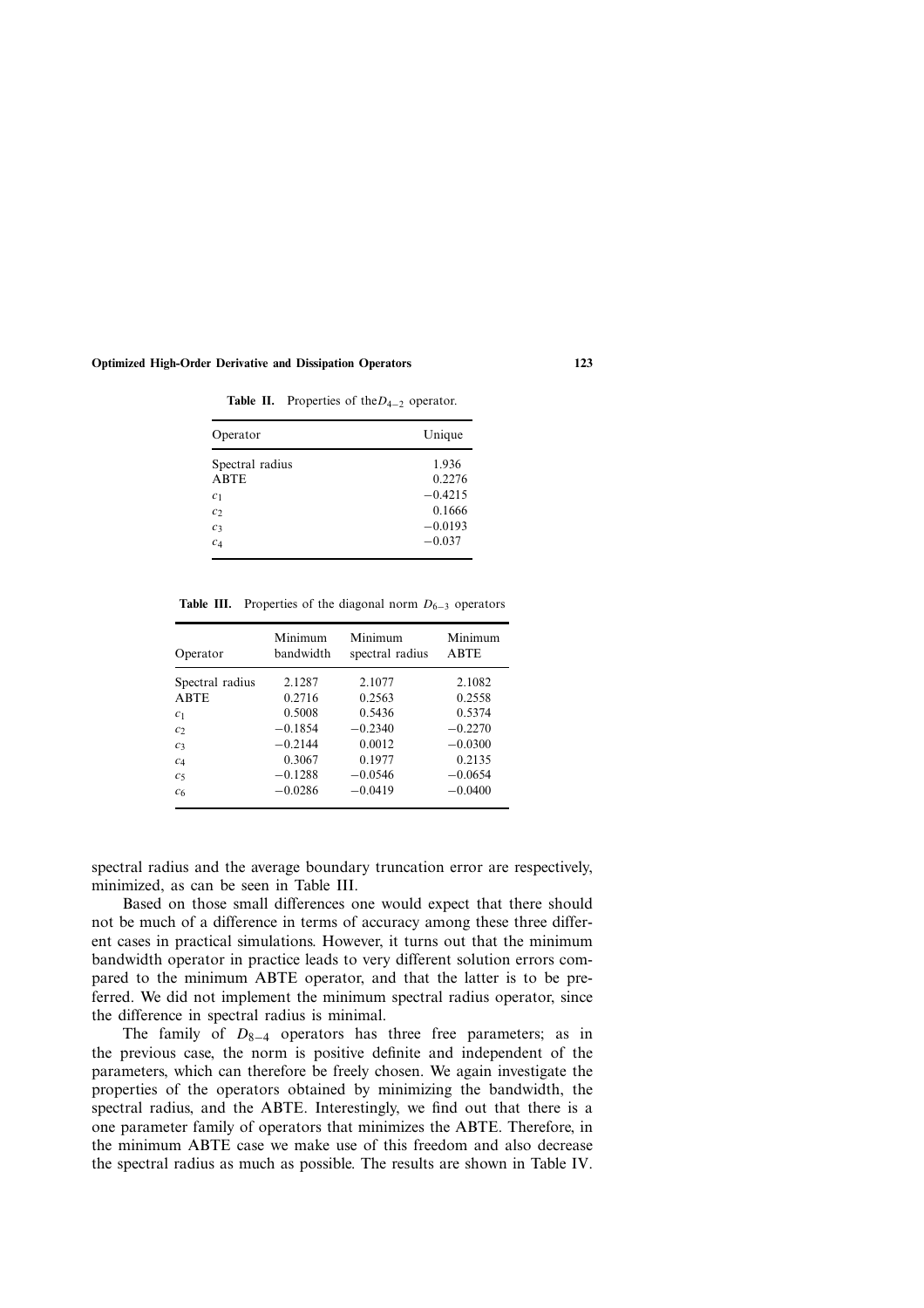| Operator        | Minimum<br>bandwidth | Minimum<br>spectral radius | Minimum<br><b>ABTE</b> |
|-----------------|----------------------|----------------------------|------------------------|
| Spectral radius | 16.0376              | 2.229                      | 2.231                  |
| <b>ABTE</b>     | 1.2241               | 0.3993                     | 0.3474                 |
| c <sub>1</sub>  | $-0.5878$            | $-0.8277$                  | $-0.8086$              |
| c <sub>2</sub>  | 0.1068               | 0.3682                     | 0.3439                 |
| $c_3$           | 3.1427               | $-0.3819$                  | 0.0228                 |
| C <sub>4</sub>  | $-0.7918$            | $-0.2186$                  | $-0.3086$              |
| c <sub>5</sub>  | 0.9886               | $-0.3412$                  | 0.0225                 |
| c <sub>6</sub>  | 0.3304               | 0.3619                     | 0.2970                 |
| c <sub>7</sub>  | $-0.1995$            | $-0.1097$                  | $-0.0823$              |
| $c_8$           | $-0.0211$            | $-0.0465$                  | $-0.0497$              |

**Table IV.** Properties of the diagonal norm  $D_{8-4}$  operators

In this case, the minimum bandwidth operator is quite unacceptable due to its large spectral radius. (For this reason we did not even implement it.) The error coefficients are also quite large compared to the two other cases. The differences in error coefficients between the minimum spectral radius operator and the minimum ABTE operator might appear quite small, but as demonstrated in Fig. 5 below, there is almost of factor of two in the magnitude of the error in our numerical tests (see below).

The family of *D*10−<sup>5</sup> operators turns out to be different from the lower order cases.<sup>10</sup> The conditions the SBP property impose on the norm do not yield a positive definite solution with a boundary width of 10 points. When using a boundary width of 11 points instead, there is a free parameter, *y*, in the norm, which for a very narrow range of values  $y \in [1.004740, 1.010221]$ <sup>11</sup> does allow it to be positive definite. We chose this parameter for an initial investigation to have the value  $y = 1.01$ . With the larger boundary width, there are 10 free parameters in the difference operator. Fixing these to give a minimal bandwidth operator results in an operator with a large ABTE (20.534) and very large spectral radius (995.9) that is not of practical use. Minimizing the spectral radius in the full 10 dimensional parameter space turned out to be very difficult because the largest imaginary eigenvalue does not vary smoothly with the parameters. Instead we attempted to minimize the average magnitude of all the eigenvalues, however the resulting operator turned out to have a slightly larger spectral radius than the minimum ABTE operator considered next and

 $10$ It also seems that this is the first time those operators are constructed.<br><sup>11</sup>The limits for the allowed range are known as exact fractions and are 1531320223/1524096000 and 369521837/365783040.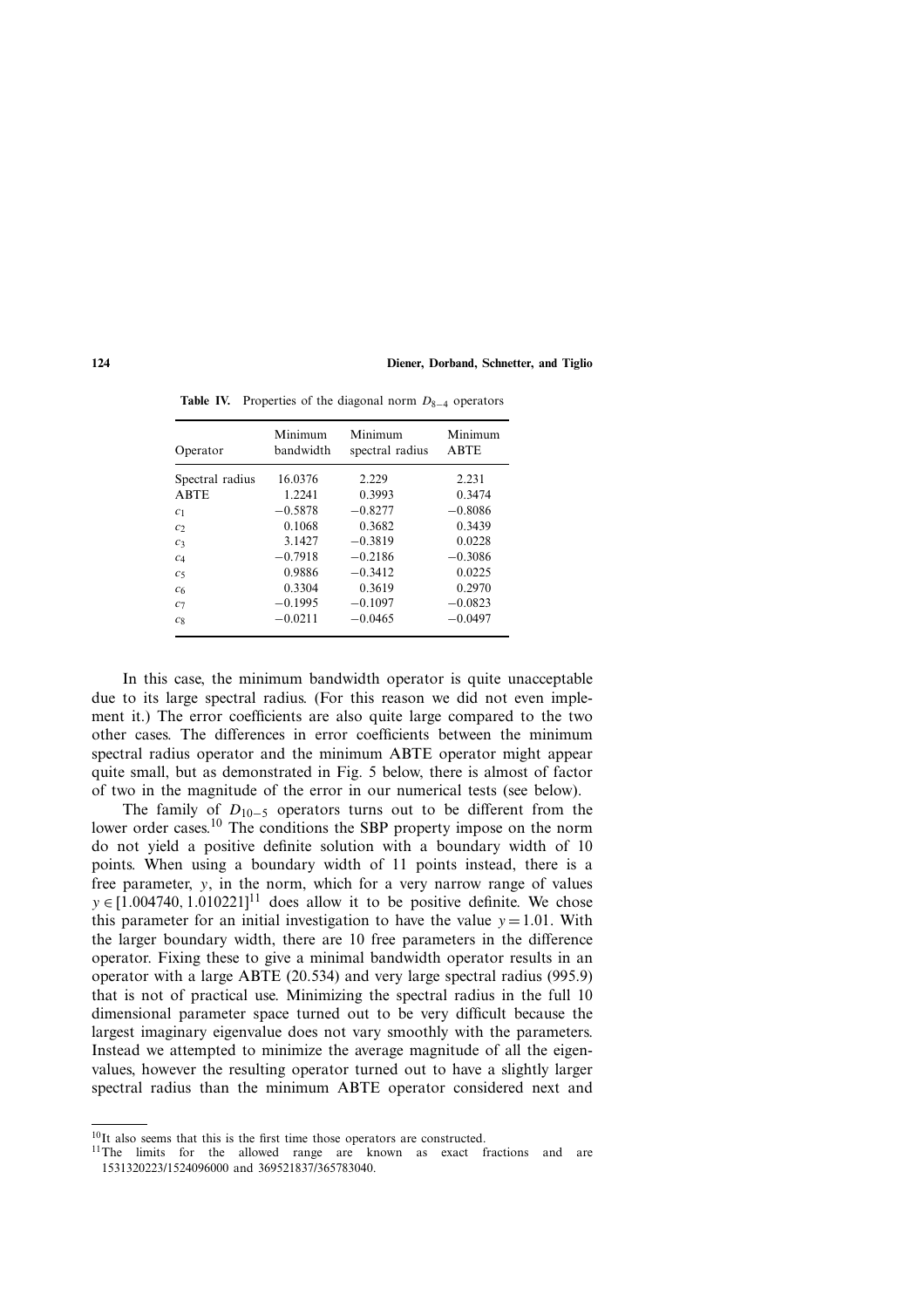were therefore not implemented and tested. Minimizing the ABTE instead fixes four of the ten parameters and the remaining six can then be used to minimize the spectral radius. This results in an operator with a ABTE of 0.7661 and spectral radius of 2.240. When used in practice, it turns out that this operator at moderate resolutions has rather large errors compared to the corresponding  $D_{8-4}$  case. This is probably not a surprise, since the ABTE associated with the *D*10−<sup>5</sup> operator is approximately twice that one corresponding to the *D*8−<sup>4</sup> case. These errors can be reduced by a factor of about 3 by adding artificial dissipation of strength  $\epsilon =$ 1*.*0 (see Appendix A.2), indicating that the errors, though not growing in time, are dominated by high-frequency noise from the boundary derivative operators.

Investigating the importance of the value of *y*, it turns out that the minimal ABTE varies from 0.6187 to 0.7715 in the allowed range, indicating that there is some room for improvement. Choosing  $y = 1.004741$ (close to the lowest allowed value) yields an operator giving errors that are a factor of 2 smaller than the  $y = 1.01$  case, though still significantly larger compared to the best  $D_{8-4}$  operator at the same resolution. In this case, however, the norm is almost singular and the result is a compatible dissipation operator with very large spectral radius, requiring extremely small timesteps. A test at the lowest resolution (using a timestep that is 40 times smaller than usual) shows that this operator when combined with dissipation gives results comparable to the *D*8−<sup>4</sup> operator. Whether a value of *y* can be found that results in a useful combination of derivative and dissipation operators is still unclear and will require further investigation. What is clear now, is that the  $D_{10-5}$  operators will not be useful unless dissipation is used as well in order to suppress the high frequency noise coming from the boundary region.

Only at the highest resolution considered in the tests of this paper is there currently an advantage in using the  $D_{10-5}$  operators. We therefore do not pursue them further in this paper, though we might consider their use in other applications if we need higher resolutions and/or higher order.

For completeness we list the properties of the minimum bandwidth and ABTE  $D_{10-5}$  operators (for  $y = 1.01$  and  $y = 1.004741$ ) in Table V.

#### *5.1.2. Numerical Tests*

In the diagonal case we do not need to add dissipation to the equations which we solve here, since our semi-discrete discretization is strictly stable, as discussed in Sect. 4. This means that the errors cannot grow as a function of time at a fixed resolution (i.e., at the semi-discrete level).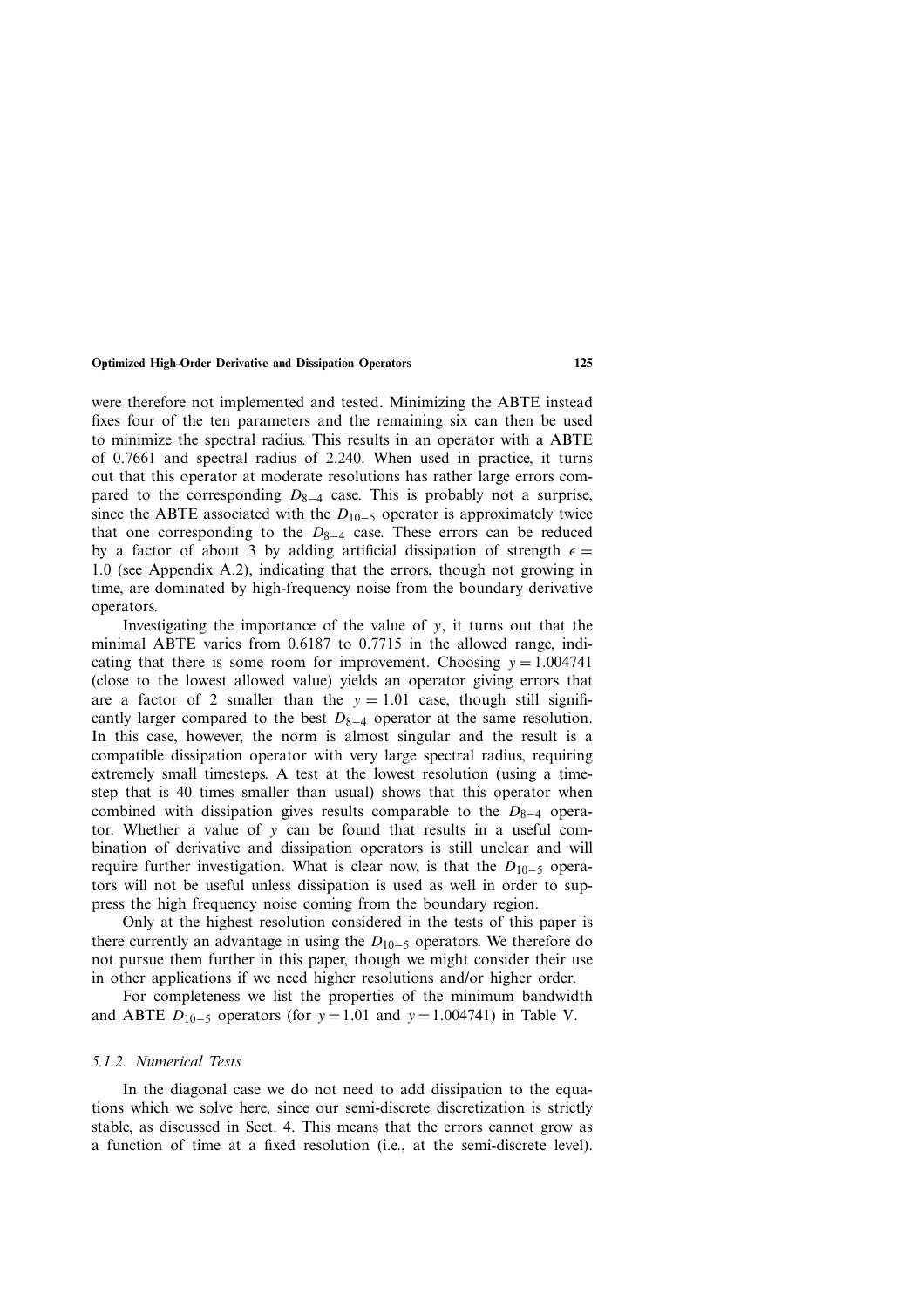| Operator        | Minimum<br>bandwidth | Minimum<br><b>ABTE</b><br>$v = 1.01$ | Minimum<br><b>ABTE</b><br>$v = 1.004741$ |
|-----------------|----------------------|--------------------------------------|------------------------------------------|
| Spectral radius | 995.9                | 2.240                                | 2.285                                    |
| <b>ABTE</b>     | 20.534               | 0.7661                               | 0.6187                                   |
| c <sub>1</sub>  | 0.7270               | 2.0379                               | 1.6780                                   |
| $\mathcal{C}$   | 0.3034               | $-0.8545$                            | $-0.7035$                                |
| C <sub>3</sub>  | $-10.5442$           | $-0.0898$                            | $-0.0019$                                |
| C <sub>4</sub>  | 0.2690               | 0.7250                               | 0.5766                                   |
| c <sub>5</sub>  | 4.8373               | 0.2889                               | 0.00002                                  |
| c <sub>6</sub>  | $-62.3907$           | $-0.0154$                            | $-0.4582$                                |
| $c_7$           | $-1.3649$            | $-0.6429$                            | $-0.3663$                                |
| $c_8$           | 24.6628              | 0.0293                               | 0.1041                                   |
| C <sub>9</sub>  | 0.1045               | 0.7073                               | 0.4412                                   |
| $C_{10}$        | $-0.4197$            | $-0.1411$                            | $-0.1127$                                |
| $c_{11}$        | $-0.0243$            | $-0.1469$                            | $-0.0715$                                |

**Table V.** Properties of the diagonal norm *D*10−<sup>5</sup> operators

However, following [19] we have constructed corresponding dissipation operators for these derivatives for use in non-linear problems [23].

*5.1.2.1. The operator D*<sub>6−3</sub>. Figure 2 shows the results of convergence tests in the  $L_{\infty}$  norm for the  $D_{6-3}$  case, for both the minimum bandwidth and the minimum ABTE operators. We define the convergence exponent *m* as

$$
m = \frac{\log \frac{E_1}{E_2}}{\log \frac{h_1}{h_2}},
$$
\n(23)

where  $E_1$  and  $E_2$  are solution errors and  $h_1$  and  $h_2$  the corresponding resolutions. In the minimum bandwidth case the convergence exponent gets close to three as resolution is increased, i.e., the order is being dominated by boundary (outer, interface, or both) effects. On the other hand, one can see from the figure that in the minimum ABTE case we do get a global convergence exponent that gets quite close to four when resolution is increased. Figure 3 shows an accuracy comparison between these two operators, for the coarsest and highest resolutions used in the previous plots, displaying the errors with respect to the exact solution in the  $L_{\infty}$ norm. The improvement is quite impressive: for the highest resolution that we used the error with the minimum ABTE operator is around *two orders of magnitude smaller*.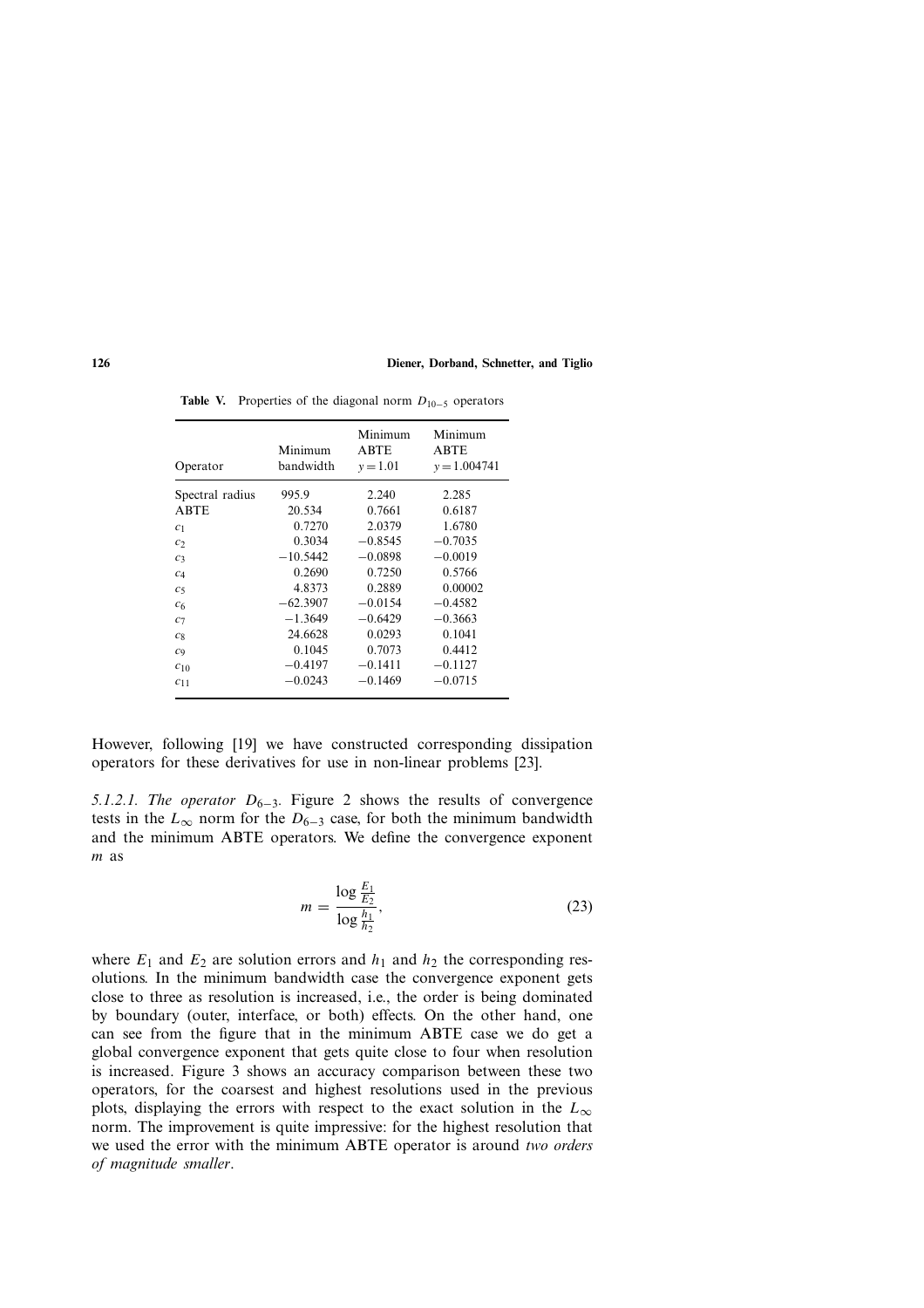

**Fig. 2.** Convergence exponents for the minimum bandwidth (top) and the minimum ABTE (bottom) *D*6−<sup>3</sup> operators.

We conjecture that this is caused by larger truncation errors for this operator near boundaries. This is unfortunately not immediately evident when looking at the boundary error coefficients *ci* or the ABTE. However, three of the inner four error coefficients have absolute values less than 0*.*1 for the optimized operator, whereas this is the case for only 1 error coefficient for the standard operator. The fact that the accuracy is also higher with the optimized operator also points to the fact that the standard operator introduces somehow a much larger error.

As a summary, the minimum ABTE operator is the preferred choice in this case, the minimum bandwidth  $D_{6-3}$  operator does not have a large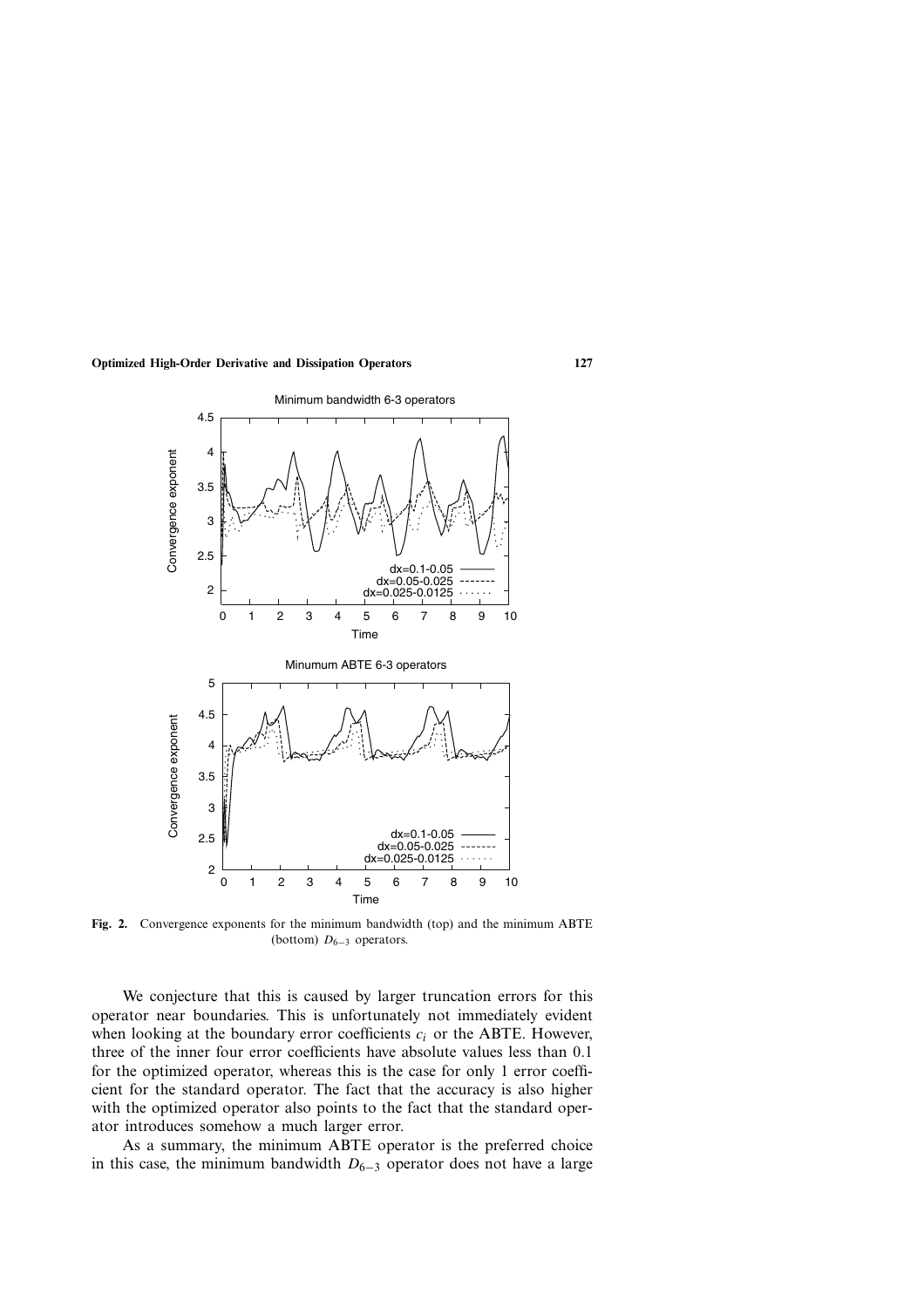

**Fig. 3.** Accuracy comparison between the *D*6−<sup>3</sup> operators of the previous figure. For the highest resolution that we used, the errors with the minimum average boundary truncation error operator are around *two orders of magnitude smaller* than those obtained with the minimum bandwidth one.

spectral radius in comparison, but it does have much larger truncation error coefficients.

*5.1.2.2. The operator D*<sub>8−4</sub>. Figure 4 shows the results of similar convergence tests, also in the  $L_{\infty}$  norm, for the  $D_{8-4}$  operators. As discussed in the previous Section, in this case the minimum bandwidth operator has both very large spectral radius and truncation error coefficients, so large that it is actually not worthwhile presenting here details of simulations using it (they actually crash unless a very small Courant factor is used, as expected). In references [16] and [18] two different sets of parameters were found, both of which reduced the spectral radius by around one order of magnitude, when compared to the minimum bandwidth one. Here we concentrate on comparing an operator constructed in a similar way (with slightly smaller spectral radius than the ones of [16, 18])—that is, minimizing the spectral radius—with the minimum ABTE operator. We see that in both cases we find a global convergence exponent close to five. Figure 5 shows at fixed resolution (with the highest resolution that we used for the convergence tests) a comparison between these two operators, by displaying the errors with respect to the exact solution, in the  $L_{\infty}$ norm. There is an improvement of a factor of two in the minimum ABTE case (as mentioned, the differences with the minimum bandwidth case are much larger). Notice also that even though not at round-off level, the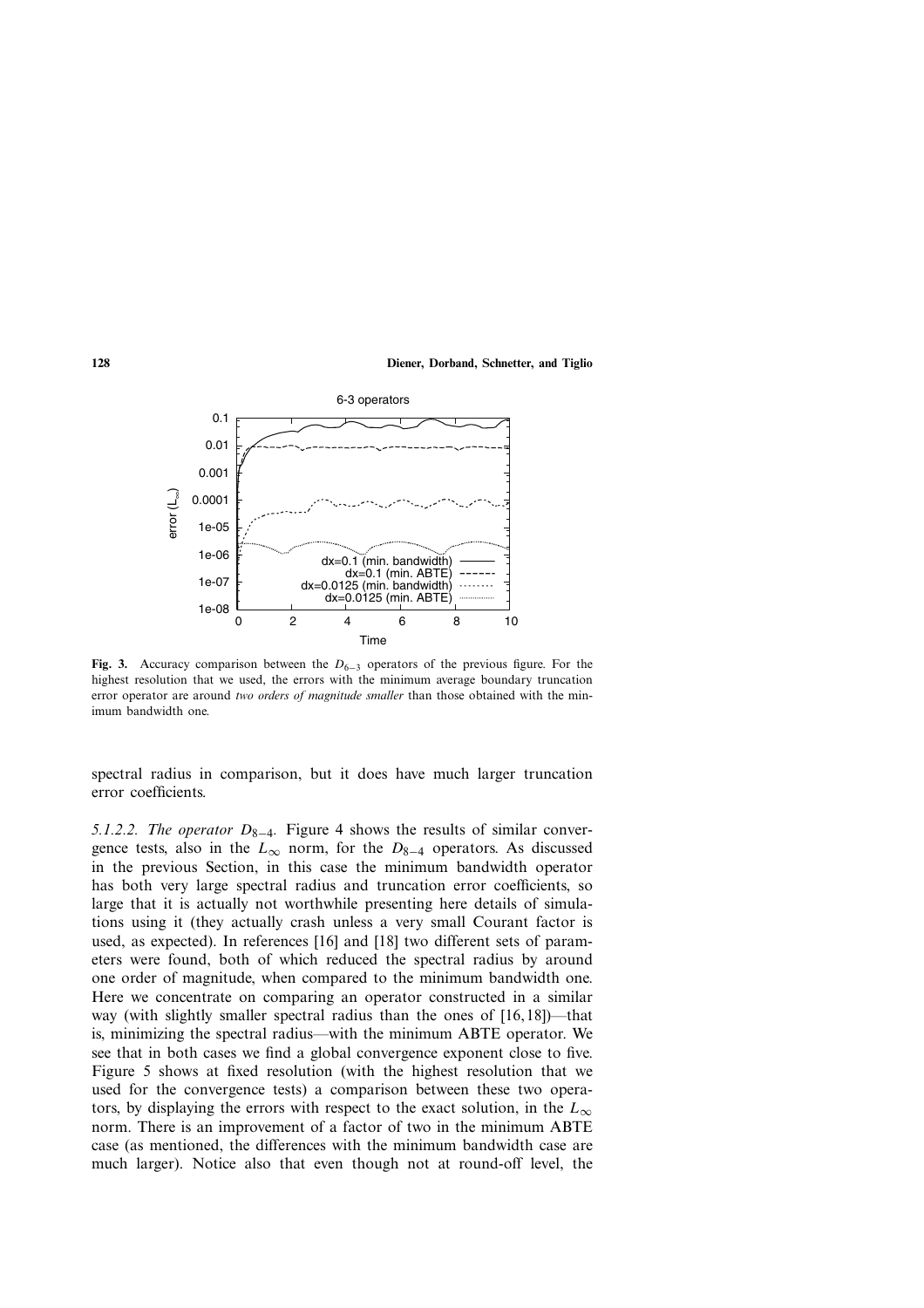

**Fig. 4.** Convergence exponents for the minimum spectral radius (top) and the minimum ABTE (bottom) *D*8−<sup>4</sup> operators.

errors in our simulations are quite small, of the order of 10−<sup>7</sup> in the *L*<sup>∞</sup> norm (in the  $L_2$  norm they are almost an order of magnitude smaller).

#### **5.2. Operators Based on a Restricted Full Norm**

# *5.2.1. Operator Properties*

Let us now consider operators that are based on a restricted full norm (see Sect. 2.1). In this case the norm always depends on the free parameters, and it is not necessarily positive definite for all values of them.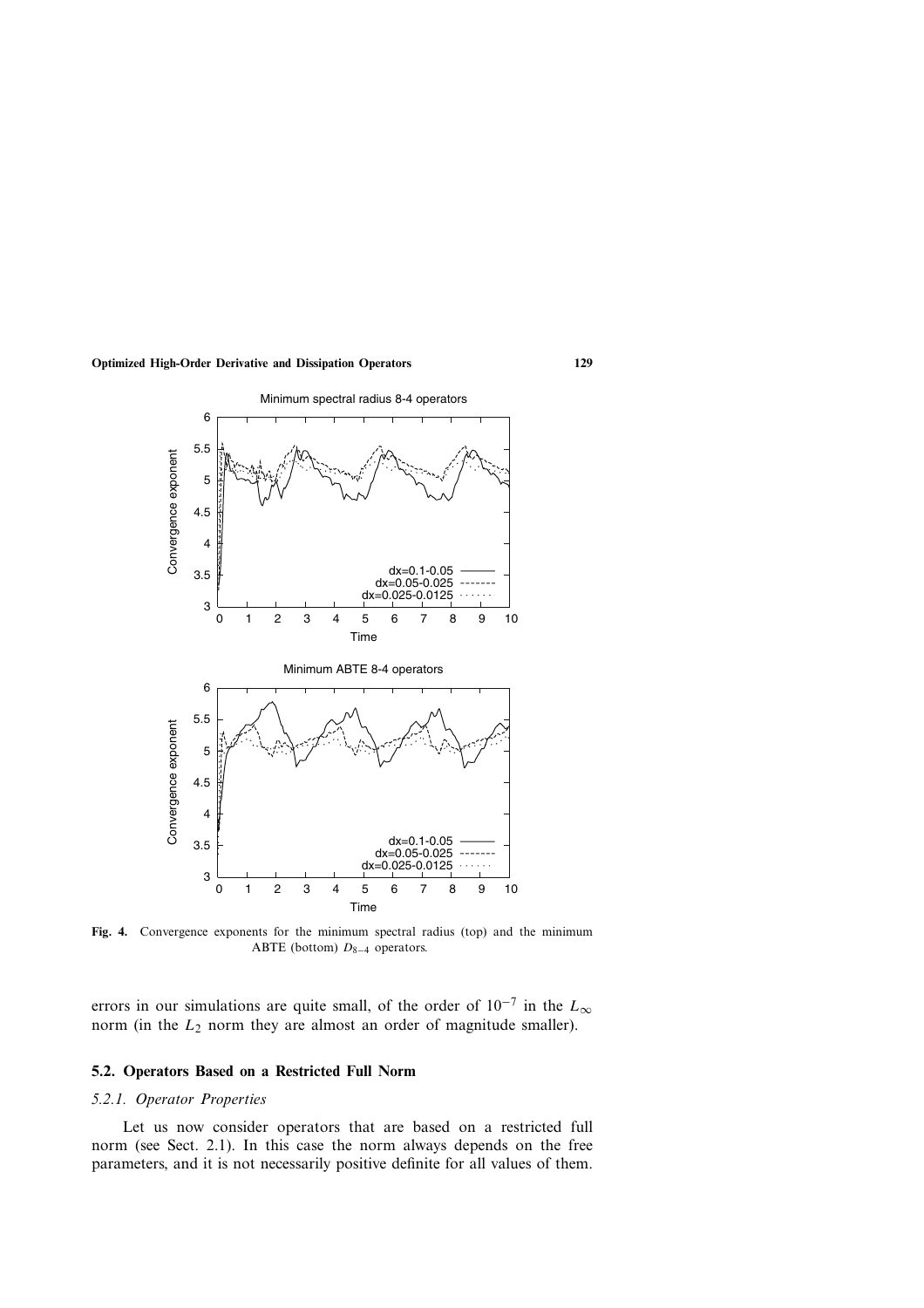

**Fig. 5.** Comparison of the accuracy of the two *D*8−<sup>4</sup> operator types shown in the previous figure in the  $L_{\infty}$  norm. Although both operators have quite similar error coefficients, there is up to a factor of two difference in the errors seen in the actual runs.

Therefore these free parameters are subject to the constraint of defining a positive definite norm.

We examine here the operators *D*4<sup>−</sup>3, *D*6<sup>−</sup>5, and *D*8<sup>−</sup>7. These operators have five, seven, and nine boundary points, respectively, and their maximum stencil size are seven, ten, and thirteen points, respectively.

The family of *D*4−<sup>3</sup> operators has three independent parameters, and as mentioned above, they have to be chosen so that the corresponding norm is positive definite.

We constructed operators by minimizing their bandwidth, their spectral radius, and their average boundary truncation error. In minimizing the bandwidth there is some arbitrariness in the choice as to which coefficients in the stencils are set to zero. Here we follow [17] and set the coefficients  $q_{1,5}$ ,  $q_{2,7}$ , and  $q_{3,7}$  to zero, where the first index labels the stencil starting with 1 from the boundary and the second index labels the point in the stencil. This results in two solutions, but only one of them corresponds to a positive definite norm.

A comparison of the spectral radius, ABTE, and error coefficients is listed in Table VI.

We find in our simulations (see below) that the minimum bandwidth and the minimum ABTE *D*4−<sup>3</sup> operators have very similar properties. The latter, however, has slightly smaller errors, enough to offset the slightly smaller time steps required for stability. The operator with a minimum spectral radius unfortunately has very large errors; in fact, we have not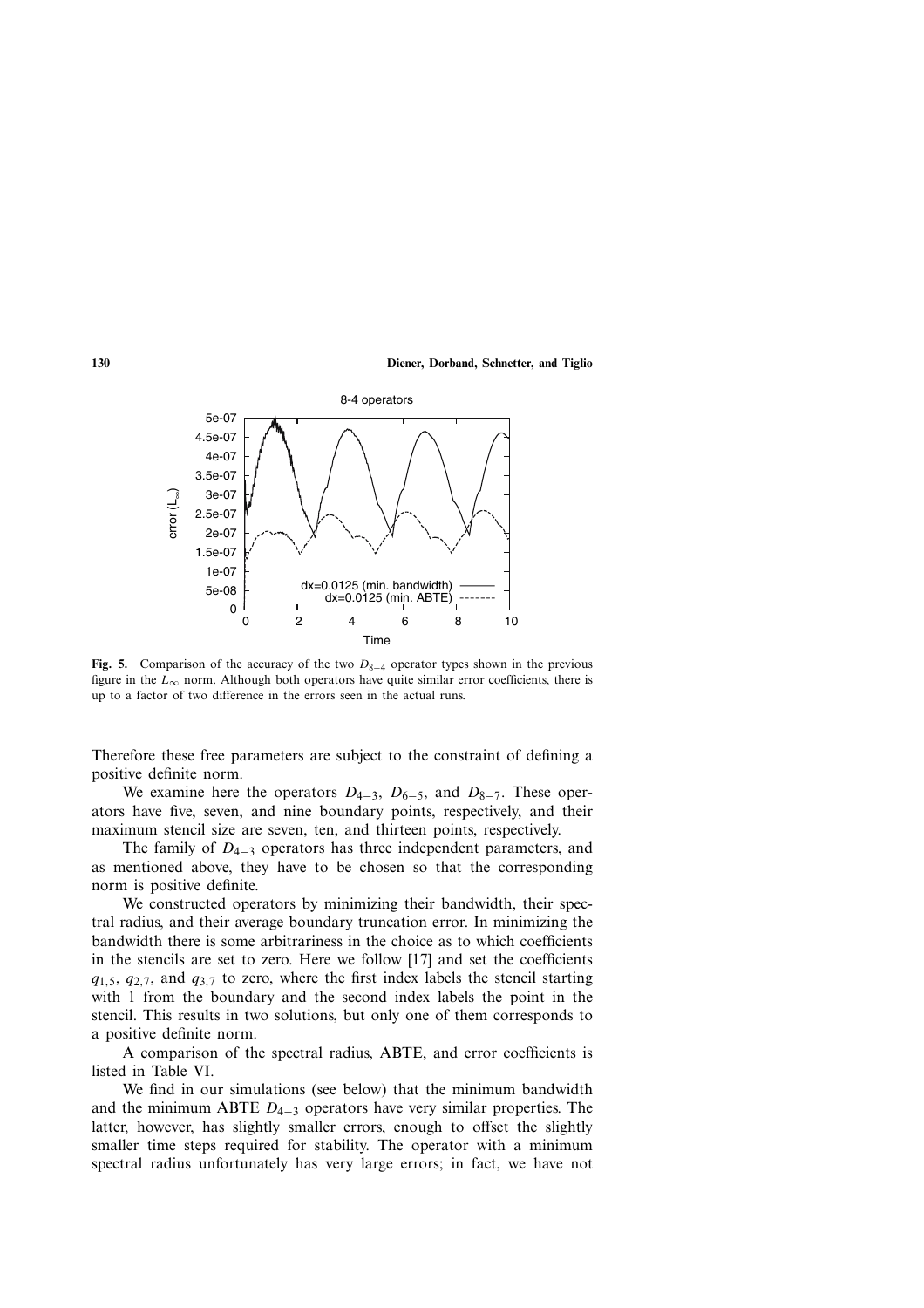| Operator        | Minimum<br>bandwidth | Minimum<br>spectral radius | Minimum<br><b>ABTE</b> |
|-----------------|----------------------|----------------------------|------------------------|
| Spectral radius | 2.428                | 1.322                      | 2.758                  |
| ABTE            | 0.1281               | 0.5824                     | 0.0230                 |
| c <sub>1</sub>  | 0.2500               | 1.2359                     | $-0.0100$              |
| c <sub>2</sub>  | $-0.1333$            | $-0.2378$                  | $-0.0409$              |
| c <sub>3</sub>  | 0.0201               | $-0.3166$                  | 0.0251                 |
| c <sub>4</sub>  | 0.0366               | 0.1053                     | $-0.0086$              |
| c <sub>5</sub>  | $-0.0065$            | 0.0279                     | $-0.0129$              |

**Table VI.** Properties of the restricted full norm *D*4−<sup>3</sup> operators

**Table VII.** Properties of the restricted full norm *D*6−<sup>5</sup> operators

| Operator        | Minimum<br>bandwidth | Minimum<br>spectral radius | Minimum<br><b>ABTE</b> |
|-----------------|----------------------|----------------------------|------------------------|
| Spectral radius | 2.940                | 1.458                      | 3.194                  |
| <b>ABTE</b>     | 0.0986               | 0.5380                     | 0.0648                 |
| c <sub>1</sub>  | 0.1667               | 1.3692                     | $-0.0154$              |
| c <sub>2</sub>  | $-0.1558$            | $-0.2682$                  | $-0.0507$              |
| $c_3$           | 0.0672               | $-0.2118$                  | 0.1336                 |
| c <sub>4</sub>  | 0.0953               | 0.0097                     | 0.0532                 |
| c <sub>5</sub>  | $-0.0433$            | 0.0702                     | $-0.0733$              |
| c <sub>6</sub>  | 0.0141               | 0.1434                     | 0.0187                 |
| C <sub>7</sub>  | $-0.0163$            | $-0.0972$                  | $-0.0123$              |

been able to stabilize the system with any amount of artificial dissipation when we used this operator for equations with non-constant coefficients in 3D.

The family of  $D_{6-5}$  operators has four independent parameters that again have to be chosen so that the norm is positive definite. For the minimal bandwidth operator we choose to zero the coefficients  $q_{1,7}$ ,  $q_{2,9}$ , *q*2*,*10, and *q*3*,*10. The resulting equations cannot be solved analytically, but numerically we find eight solutions, of which four are complex. From the remaining real solutions only one of them results in a positive definite norm. A comparison between the properties of the minimal bandwidth, minimal spectral radius and minimal ABTE operators is listed in Table VII.

As in the *D*4−<sup>3</sup> case, the minimum spectral radius operator has a much smaller spectral radius than the other ones but, again, we did not manage to stabilize it with dissipation (at least, with reasonable amounts of it) in the 3D case with non-constant coefficients. The errors for the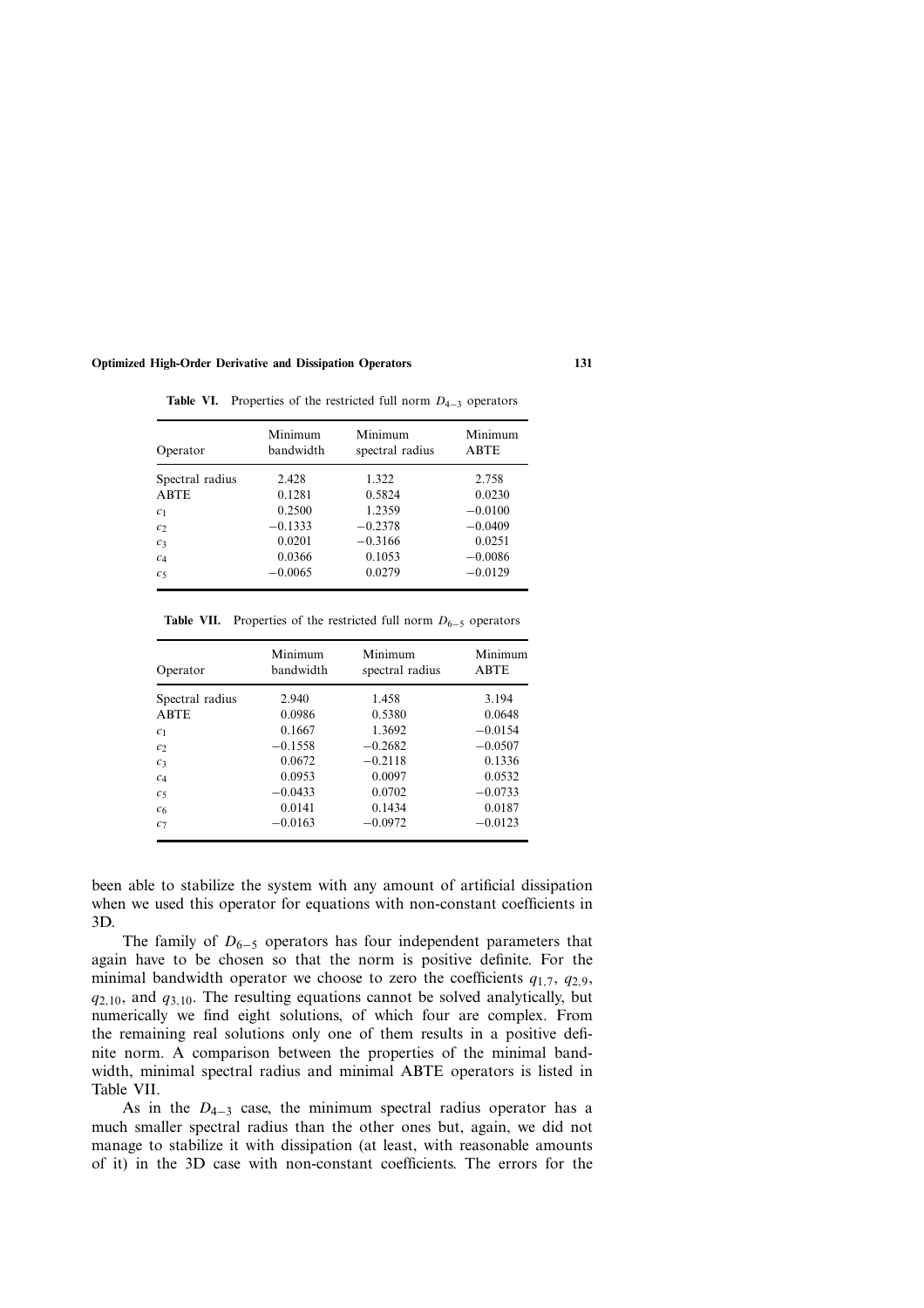minimum ABTE operator are significantly smaller than the minimum bandwidth one, which is reflected in practice by smaller errors; in addition, the operator could be stabilized with significantly less artificial dissipation.

It should be noted at this point that we did not manage to stabilize the *D*6−<sup>5</sup> operator with a naive adapted Kreiss–Oliger like dissipation prescription. We tried applying Kreiss–Oliger dissipation in the interior of the domain, and applying no dissipation near the boundary where the centered stencils cannot be applied. This failed. Presumably this was caused by the fact that the dissipation operator that we applied is not negative semi-definite with respect to the SBP norm. Furthermore, instabilities could still be present even if one constructed a negative semi-definite operator, if the latter is zero near boundaries, since some of these instabilities are caused by the fact that in the full norm case the Jacobian (associated with the variable coefficients case) in general does not commute with the difference operator at boundaries. Only after constructing boundary dissipation operators following the approach of [19], did we arrive at a stable scheme involving the  $D_{6-5}$  operator.

The family of  $D_{8-7}$  operators has five independent parameters.<sup>12</sup> When attempting to obtain minimum bandwidth operators by setting the coefficients  $q_1$ <sub>9</sub>,  $q_2$ <sub>,11</sub>,  $q_2$ <sub>,12</sub>,  $q_2$ <sub>,13</sub>, and  $q_3$ <sub>,13</sub> to zero, we numerically find 24 solutions, of which 16 are complex and 8 are real. However, none of these solutions yields a positive definite norm. The minimum spectral radius operator has so large error coefficients that we could not stabilize it with reasonable amounts of dissipation in the 3D non-constant coefficient case. The minimum ABTE operator has a spectral radius larger than 60000 and so would require very small time steps when explicit time evolution is used.

Since none of the operators considered so far was usable in practice, we experimented with several other ways of choosing the parameters. First, we tried to minimize a weighted average of the spectral radius and ABTE for different weight values, but none of these operators turned out to be useful, even though their properties were much improved. By minimizing the sum of the squares of the difference between error coefficients in neighboring boundary points, we next attempted to reduce the noise produced in the boundary region. Even when weighted with the spectral radius, these operators proved not to be an improvement. Finally, based on the observation that some choices of parameters lead to very large values in the inverse of the norm, which directly affects the dissipation operator near the boundary (see Eq.  $(10)$ ), we speculated that for some parameter sets the dissipation operator might make things worse near the

<sup>&</sup>lt;sup>12</sup>As with the *D*<sub>10−5</sub> case, it seems that these operators have not been constructed before.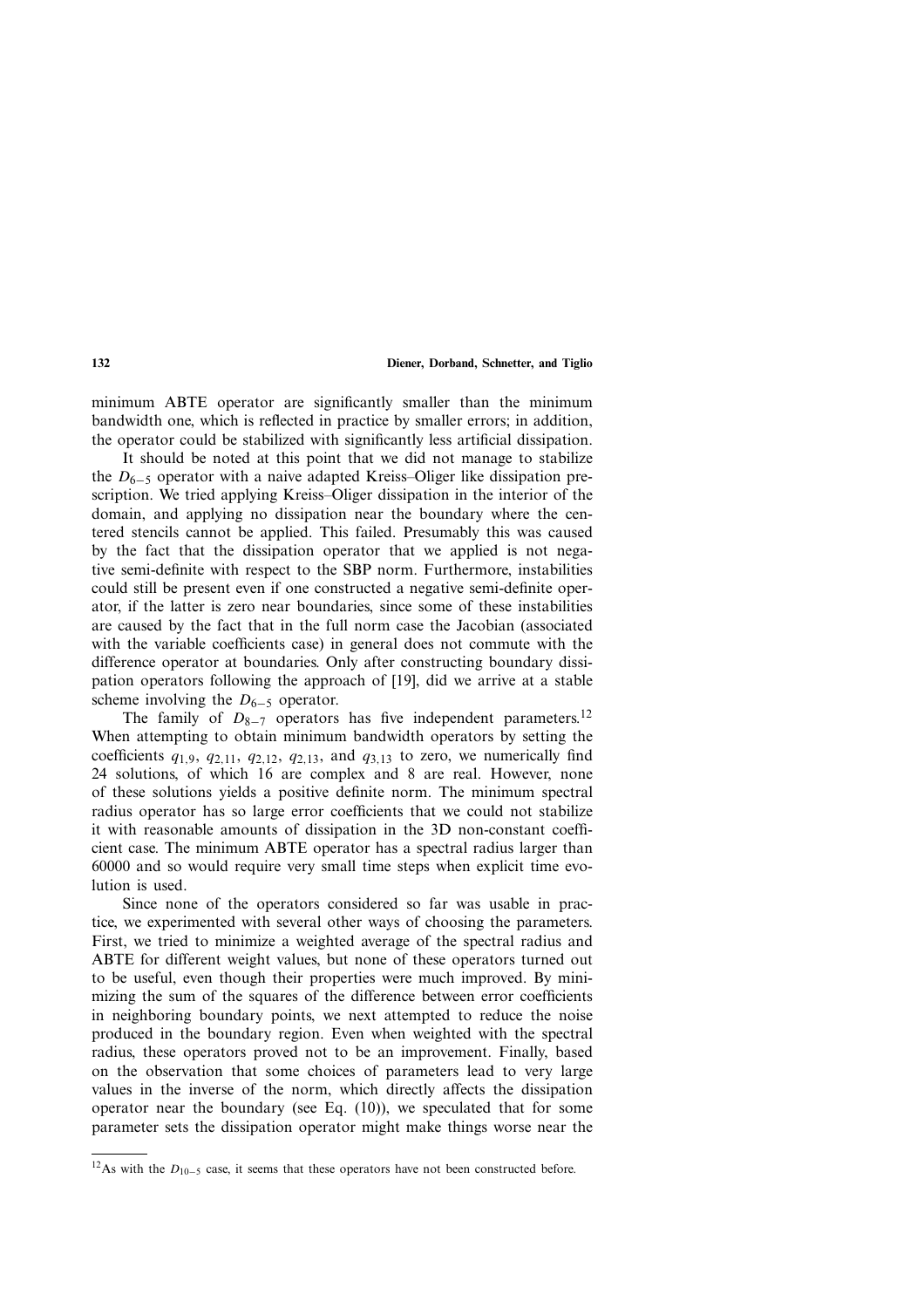boundary, and experimented with choosing parameters that would minimize the condition number of the norm in combination with any of the previously mentioned properties.

However, even though we were able to find parameter sets that looked reasonable with respect to spectral radius, error coefficients and properties of the norm, none of the operators that we constructed could be stabilized with any amount of dissipation in the 3D non-constant coefficient case. This is presumably related to some important properties not holding in the non-diagonal case, as discussed in Sect. 2.2. Of course, it could still happen that usable *D*<sub>8−7</sub> operators do exist, using some other criteria to choose parameters.

#### *5.2.2. Numerical Tests*

For the restricted full operators we usually have to add dissipation. There are several causes for this, which are well understood; we have reviewed them in Sect. 2.

*5.2.2.1. The operator D*<sub>4−3</sub>. One main driving point behind using operators based on non-diagonal norms is that their order of accuracy near the boundary is higher. Our operators based on restricted full norms drop one order of accuracy near the boundary, which means that the global convergence order is, in theory, not affected. (See the standard *D*<sub>6−3</sub> operator, described in Sect. 5.1.2.1, and shown in Fig. 2, for an example where this is false in practice.)

Figure 6 shows the results of convergence tests in the  $L_{\infty}$  norm for *D*<sub>4−3</sub> operators, for both the minimum bandwidth and the new, optimized, minimum ABTE operator. In both cases the global convergence exponent is very close to four. Different from the operators based on diagonal norms, the convergence order is also almost constant in time. This may be so because the boundary is here not the main cause of discretization error, so that the resulting accuracy is here independent of what kind of feature of the solution is currently propagating through the boundary.

Figure 7 compares the two *D*4−<sup>3</sup> operators at a fixed, high resolution. The two operators lead to very similar  $L_{\infty}$  norms of the solution error. This difference in accuracy is much smaller than it was for the operators based on diagonal norms. Altogether, the optimization leads to no practical advantage. For the equations we solve here (even though they have non-constant coefficients in the curvilinear coordinates used) we did not need to apply dissipation in order to stabilize the *D*4−<sup>3</sup> operators. We did check that the dissipation operators we constructed to be compatible with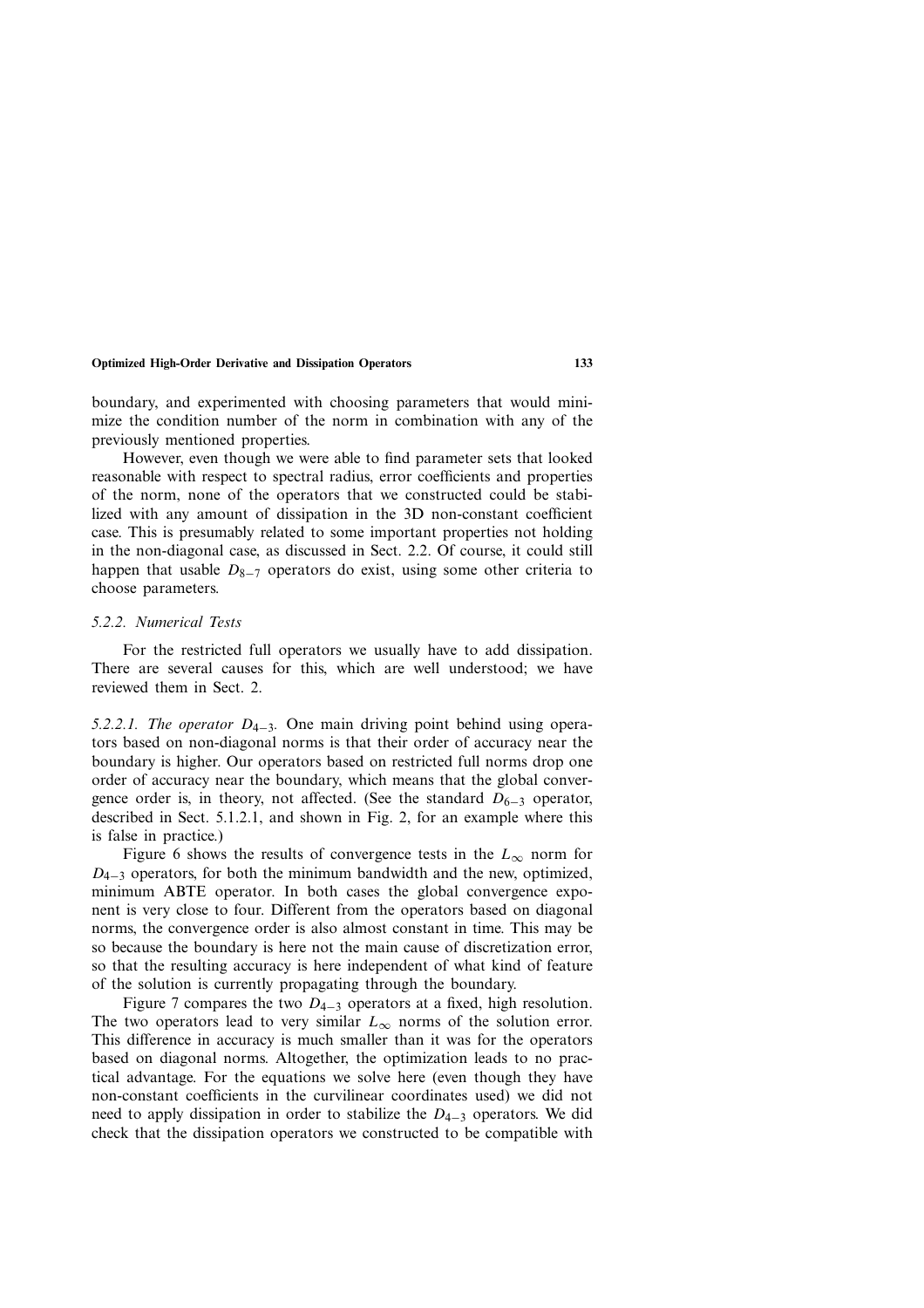

**Fig. 6.** Convergence exponents for the minimum bandwidth (top) and the minimum ABTE (bottom) *D*4−<sup>3</sup> operators.

the *D*4−<sup>3</sup> operators behaved as expected and did not influence the convergence order of the scheme.

*5.2.2.2. The operator*  $D_{6-5}$ . The operator  $D_{6-5}$  is expected to have the highest global order of accuracy of all the operators discussed in this paper (since we were not able to stabilize the *D*<sub>8−7</sub> operator with dissipation). We do in fact see sixth-order convergence, but only when using a sufficiently accurate time integration scheme. Figure 8 shows the results of convergence tests in the *L*<sup>∞</sup> norm for the new, optimized *D*6−<sup>5</sup> operator with dissipation with  $\epsilon = 2.0$ , using a Courant factor  $\lambda = 0.25$ , for both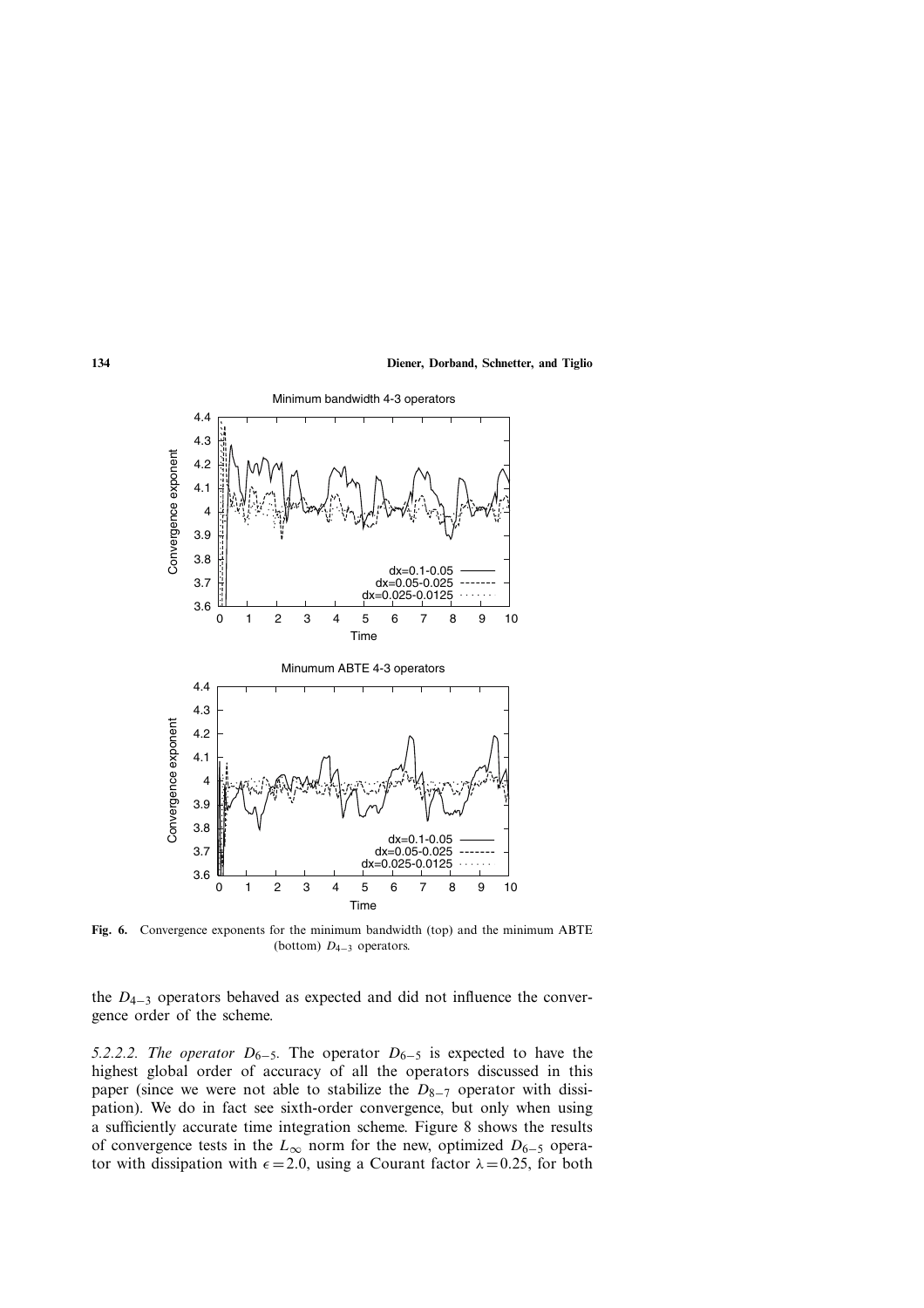

**Fig. 7.** Accuracy comparison of the two types of *D*4−<sup>3</sup> operators shown in the previous figure in the  $L_{\infty}$  norm. Contrary to the results for the  $D_{6-3}$  and  $D_{84}$ , here the difference in errors is minimal.

fourth and sixth order accurate Runge–Kutta time integrators (RK4 and RK6).

When RK4 is used, the convergence exponent drops from about 6 to close to 5 for our highest resolution. This effect is not present when we use RK6, indicating that it is the time integrator's lower convergence order that actually poisons the results when resolution is increased. Instead of using a higher order time integrator, it would also have been possible to reduce the time step size. Especially in complicated geometries, an adaptive step size control is very convenient; this lets one specify the desired time integration error, and the step size is automatically adjusted accordingly.

With the dissipation strength used above  $(\epsilon = 2)$ , the lower resolution run  $(dx = 0.1)$  appears to be long-term stable (we evolved it at least up to  $T = 1000$ ). At a resolution of  $dx = 0.05$ , however, an instability sets in after around  $T = 50$ . Increasing the dissipation strength to  $\epsilon = 3$  the evolution proceeded stably at least until *T >* 300. We did not attempt to evolve for longer times in this paper, but very long and high resolution 1D simulations of the fully non-linear Einstein's equations using the dissipation and difference operators constructed in this paper are presented in [23].

As a side comment, the values of the dissipation parameter  $\epsilon$  used here cannot be directly compared to "standard" ones associated with Kreiss–Oliger dissipation, since the operators constructed here do not coincide with the latter (not even in the interior) due to their different scaling with the grid spacing *h*.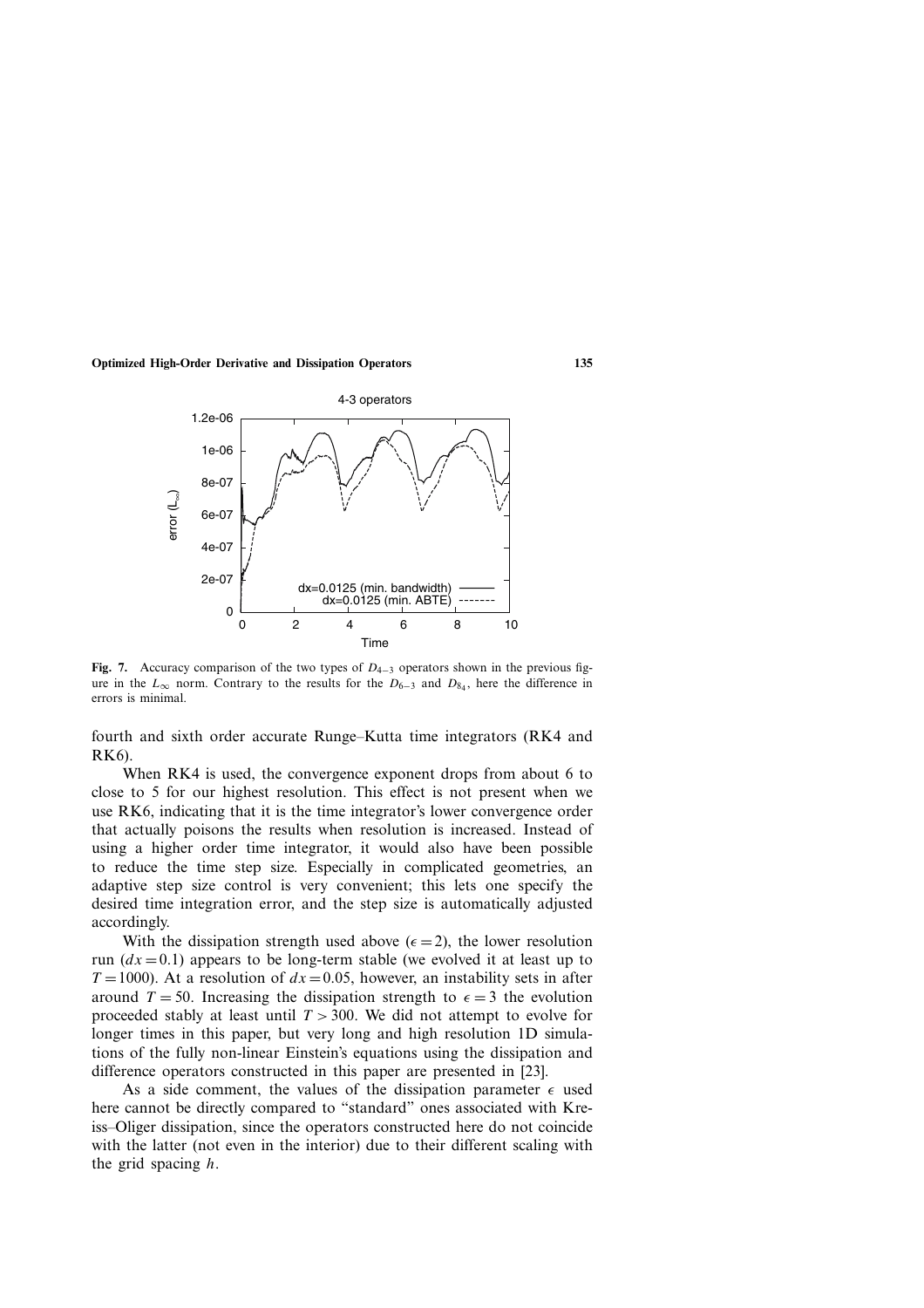

**Fig. 8.** Convergence for the optimized  $D_{6-5}$  operator with dissipation and Runge–Kutta time integrators of order four (top) and six (bottom), respectively. We see a slightly lower convergence order for the highest resolution when RK4 is used. This effect is not present with the RK6 integrator. The lower convergence order indicates that the accuracy of the spatial finite differencing operators is high enough, so that the overall error is dominated by the accuracy of the time integrator.

#### **5.3. Comparison between Operators**

# *5.3.1. Comparison of Accuracy*

We now compare the operators based on a diagonal and on a restricted full norm that we described and examined above. Figure 9 shows, for two different resolutions, the solution errors  $(L_{\infty})$  for all our new operators. As one can see, our best performing operators are *D*<sub>8−4</sub>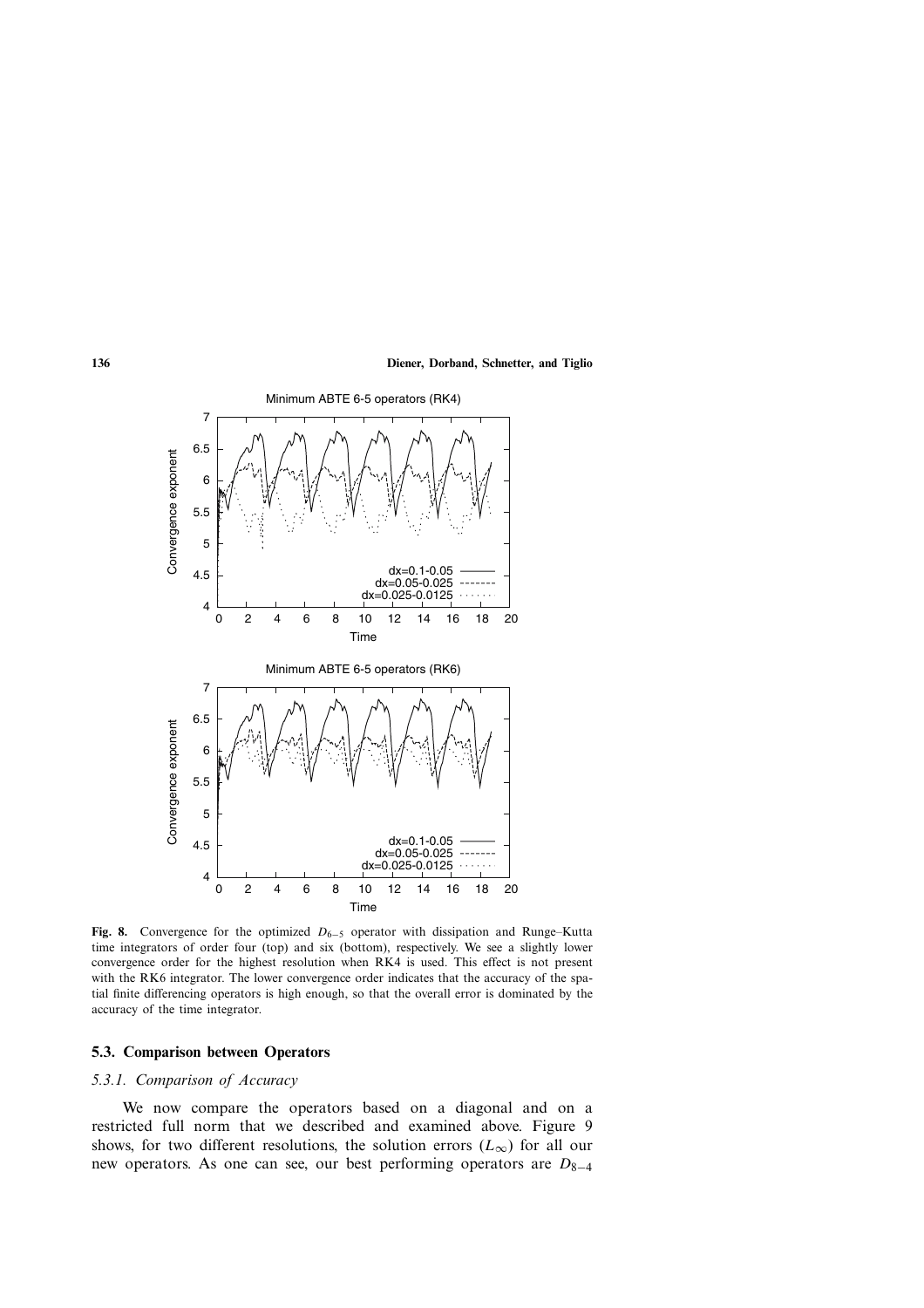

**Fig. 9.** Comparison of the  $L_{\infty}$  errors for all the new, optimized, differencing operators constructed in this paper. The top (bottom) plot shows a comparison of all the unique and optimized operators at low (high) resolutions. The most successful operators are the optimized *D*<sub>6−5</sub>*, D*<sub>4−3</sub>*,* and *D*<sub>8−4</sub>*.* 

and  $D_{6-5}$ . One can also see that, for the highest resolution shown there, which corresponds to  $161<sup>3</sup>$  grid points per block, there is a difference of *five orders of magnitude* between the errors of *D*<sub>6−5</sub> and *D*<sub>2−1</sub>. This demonstrates nicely the superiority of our new high-order operators when a high accuracy is desired.

Even for the lowest resolution shown here, which uses only  $21<sup>3</sup>$  grid points per block, the difference is still more than one order of magnitude, indicating that  $D_{6-5}$  or  $D_{4-3}$  would be fine choices there.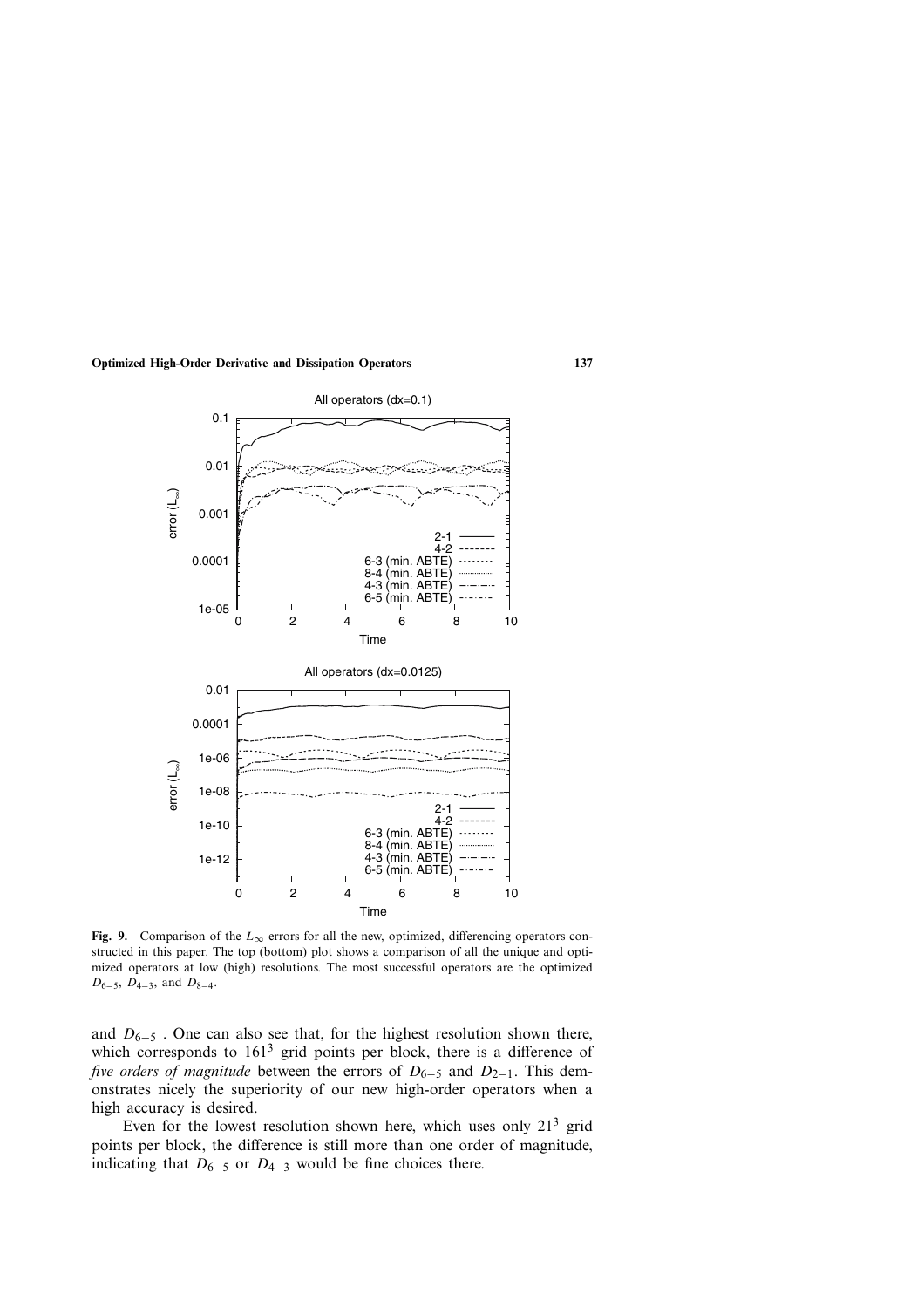

**Fig. 10.** Comparison of the errors at  $t = 4.4$  for all resolutions. The top (bottom) plot shows the  $L_{\infty}$  ( $L_2$ ) errors.

Figure 10 shows the  $L_{\infty}$  and  $L_2$  errors at all resolutions at a fixed time  $t = 4.4$ . As can be seen, the operators behave in very similar ways in the two norms, with the errors up to a magnitude smaller in the  $L_2$  norm. The main difference is that in the  $L_{\infty}$  norm the  $D_{4-3}$  operator has smaller errors than the  $D_{6-3}$  operator, while in the  $L_2$  norm the  $D_{6-3}$  errors are smaller than the  $D_{4-3}$  errors at high resolution. This can be understood from the fact that the ABTE is smaller for  $D_{4-3}$  compared to  $D_{6-3}$  so the boundary errors are dominating both norms at low resolutions, while at higher resolutions there is some advantage in having higher order in the interior.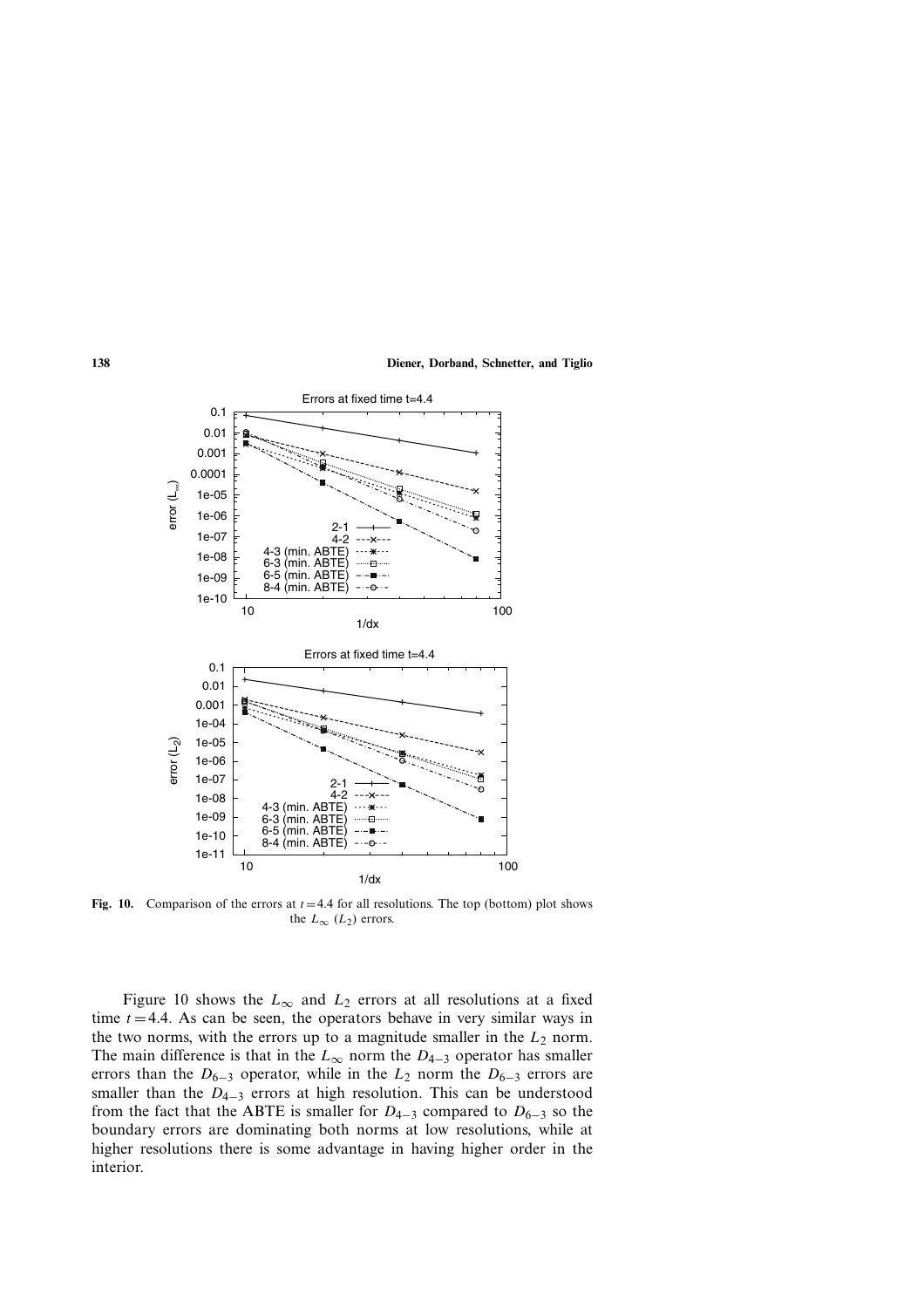#### *5.3.2. Comparison of Cost*

Higher order operators allow higher accuracy with the same number of grid points, but they also require more operations per grid point and thus have a higher cost. Table VIII compares actual run times per time integrator step for runs with  $161<sup>3</sup>$  grid points per block. These measured costs include not only calculating the right hand side, which requires taking the derivatives, but also applying the boundary conditions, which requires decomposing the system into its characteristic modes, and also some inter-processor communication. The time spent in the time integration itself is negligible.

Larger stencils increase the cost slightly. This increase in cost is more than made up by the increase in accuracy, as shown above. For operators based on diagonal norms, adding dissipation to the system increases the cost only marginally. The dissipation operators for derivatives based on non-diagonal norms are more complex to calculate and increase the run time noticeably. All numbers were obtained from a straightforward legible implementation in Fortran, without spending much effort on optimizing the code for performance.

The effect of higher order operators on the overall run time is not very pronounced. As they do not increase the storage requirements either, the only reason speaking against using them (for smooth problems) seems to be the effort one has to spend constructing and implementing them.

# **6. CONCLUSION**

Let us summarize the main points of this paper. We have explicitly constructed accurate, high-order finite differencing operators which satisfy summation by parts. This construction is not unique, and it is necessary to specify some free parameters. We have considered several optimization criteria to define these parameters; namely, (a) a minimum bandwidth, (b) a minimum of the truncation error on the boundary points, (c) a minimum spectral radius, and a combination of these.

We examined in detail a set of operators that are up to tenth order accurate. We found that minimum bandwidth operators may have a large spectral radius or truncation error near the boundary. Optimizing for these two criteria can, surprisingly, reduce the operators' spectral radius by three orders and their accuracy near the boundary by two orders of magnitude.

Some of the finite differencing operators require artificial dissipation. We have therefore also constructed high-order dissipation operators, compatible with the above finite differencing operators, and also semi-definite with respect to the SBP scalar product.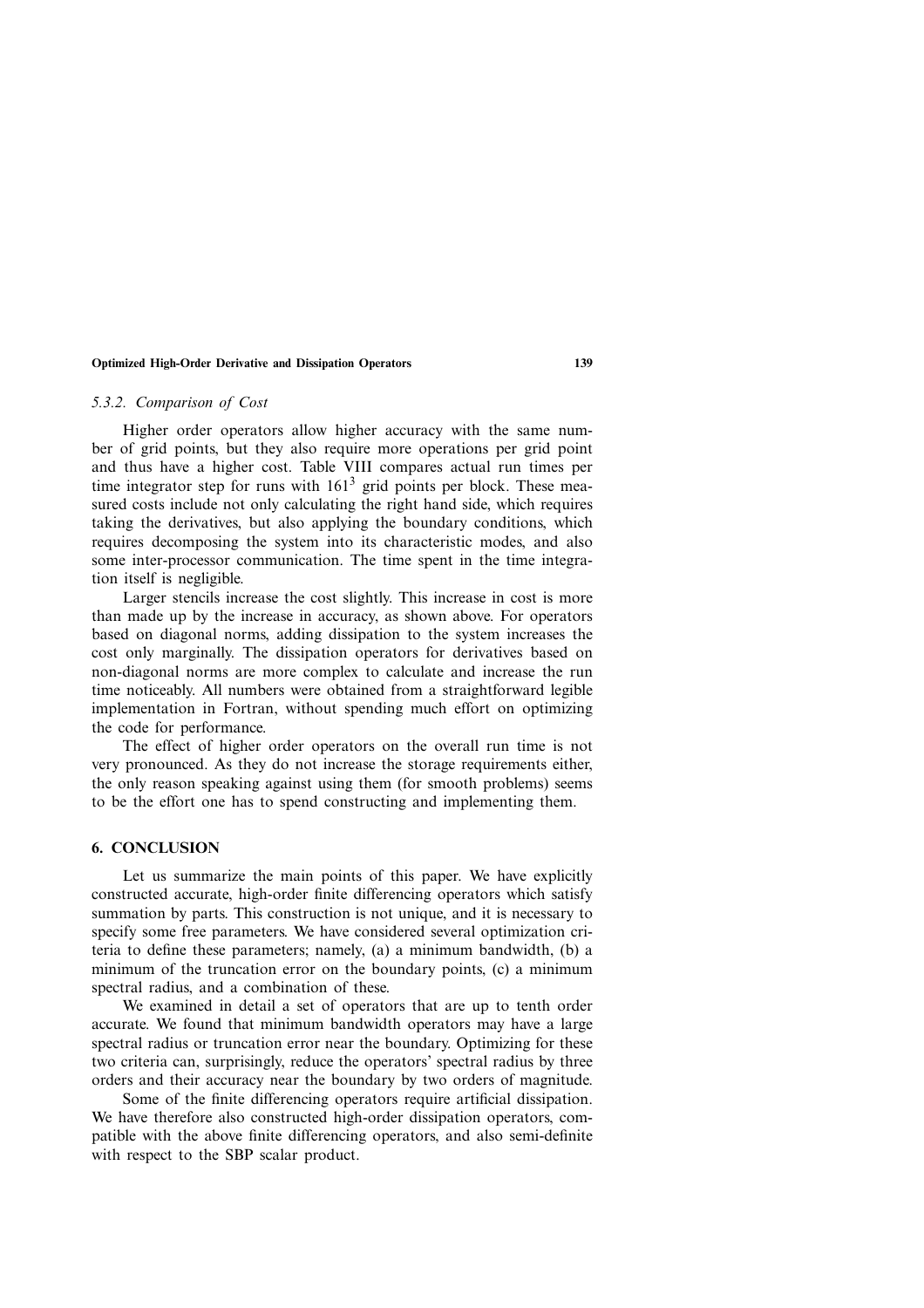We tested the stability and accuracy of these operators by evolving a scalar wave equation on a spherical domain. Our domain is split into seven blocks, each discretized with a structured grid. These blocks are connected through penalty boundary conditions. We demonstrated that the optimized finite differencing operators have also far superior properties in practice. The most accurate operators are  $D_{8-4}$  and  $D_{6-5}$ ; the latter is in our setup five orders of magnitude more accurate than a simple  $D_{2-1}$ operator. Non-linear simulations of the Einstein's equations in spherically symmetry [23] confirm the main conclusions of this paper in a different setting, while in [28] we present 3D multi-block evolutions of the Einstein's equations.

## **APPENDIX A: OPERATOR COEFFICIENTS**

We provide, for the reader's convenience, the coefficients for the derivative and dissipation operators that we constructed above. Since the values of these coefficients themselves are only of limited interest, and since there is a large danger of introducing errors when typesetting these coefficients, we make them available electronically instead. We also make a Cactus [25] thorn *SummationByParts* available via anonymous CVS. This thorn implements the derivative and dissipation operators. Our web pages [40] contain instructions for accessing these. For the sake of continuity, we will also make the coefficients available on www.arxiv.org together with this article.

We distribute the coefficients as a set of files, where each file defines on operator. The content of the file is written in a Fortran-like pseudo language that defines the coefficients in declarations like

 $a(1) = 0.5,$ <br> $q(2,3) = 42.0$  $\frac{1}{2}$ ,  $\frac{3}{2}$ ,  $\frac{2}{2}$ ,  $\frac{3}{2}$ ,  $\frac{3}{2}$ 

and sometimes makes use of additional constants, as in

 $x1 = 3$ ,<br>a(2) =  $x1 + 4$ .

We write here  $a(1)$  as  $a_1$  and  $q(2,3)$  as  $q_{23}$ .

# **A.1. Derivative Operators**

The derivative operators  $D_{2-1}$ ,  $D_{4-2}$ ,  $D_{6-3}$ ,  $D_{8-4}$ ,  $D_{4-3}$ , and  $D_{6-5}$ are defined via coefficients  $a_i$  and  $q_{ij}$ . In the interior of the domain it is

$$
D_{ij}u_j = \frac{1}{h} \sum_{j=1}^{s} a_j (u_{i+j} - u_{i-j})
$$
 (A1)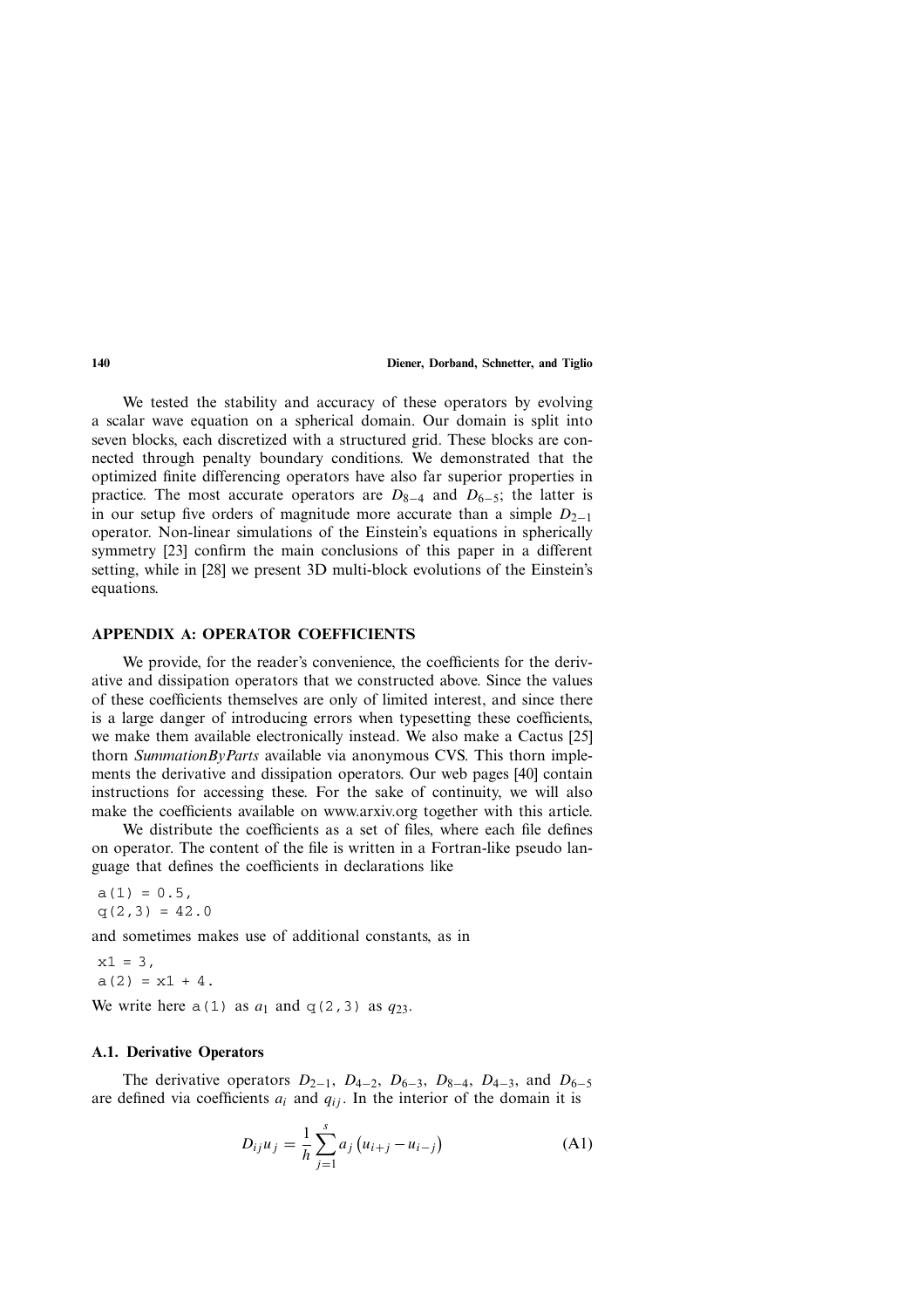and near the left boundary it is (i.e.,  $i = 1, b$ )

$$
D_{ij}u_j = \frac{1}{h} \sum_{j=1}^{s} q_{ji}u_j.
$$
 (A2)

At the right boundary the same coefficients are used in opposite order and with opposite sign.

#### **A.2. Dissipation Operators**

#### *A.2.1. Dissipation Operators Based on Diagonal Norms*

The dissipation operators corresponding to *D*2<sup>−</sup>1, *D*4<sup>−</sup>2, *D*6<sup>−</sup>3, and *D*8−<sup>4</sup> are defined via coefficients *aij* and *qi*.

In the interior of the domain it is

$$
A_{ij}u_j = \frac{\epsilon}{2^{2p}} \left[ q_0 u_i + \sum_{j=1}^s q_j (u_{i-j} + u_{i+j}) \right]
$$
 (A3)

and near the boundary it is

$$
A_{ij}u_j = \frac{\epsilon}{2^{2p}} \sum_{j=1}^s a_{ji}u_j,
$$
 (A4)

where  $\epsilon \geq 0$  selects the amount of dissipation and is usually of order unity.

#### *A.2.2. Dissipation Operators Based on Non-diagonal Norms*

The dissipation operators corresponding to *D*4−<sup>3</sup> and *D*6−<sup>5</sup> *...* are more complicated, since they depend on the user parameters specifying the number of grid points, *N*, and the size of the transition region (i.e., the region where  $B_p$  is different from 1).

The dissipation operators are then constructed according to Eq. (10)

$$
A_{2p} = -\frac{\epsilon}{2^{2p}} h^{2p} \Sigma^{-1} D_p^T B_p D_p.
$$
 (A5)

The coefficients for the inverse of the norm,  $\Sigma^{-1}$ , are provided in the boundary region only. In the files this inverse is denoted by  $\text{sigma}(i,j)$ . In the interior the norm (and its inverse) is diagonal with value 1.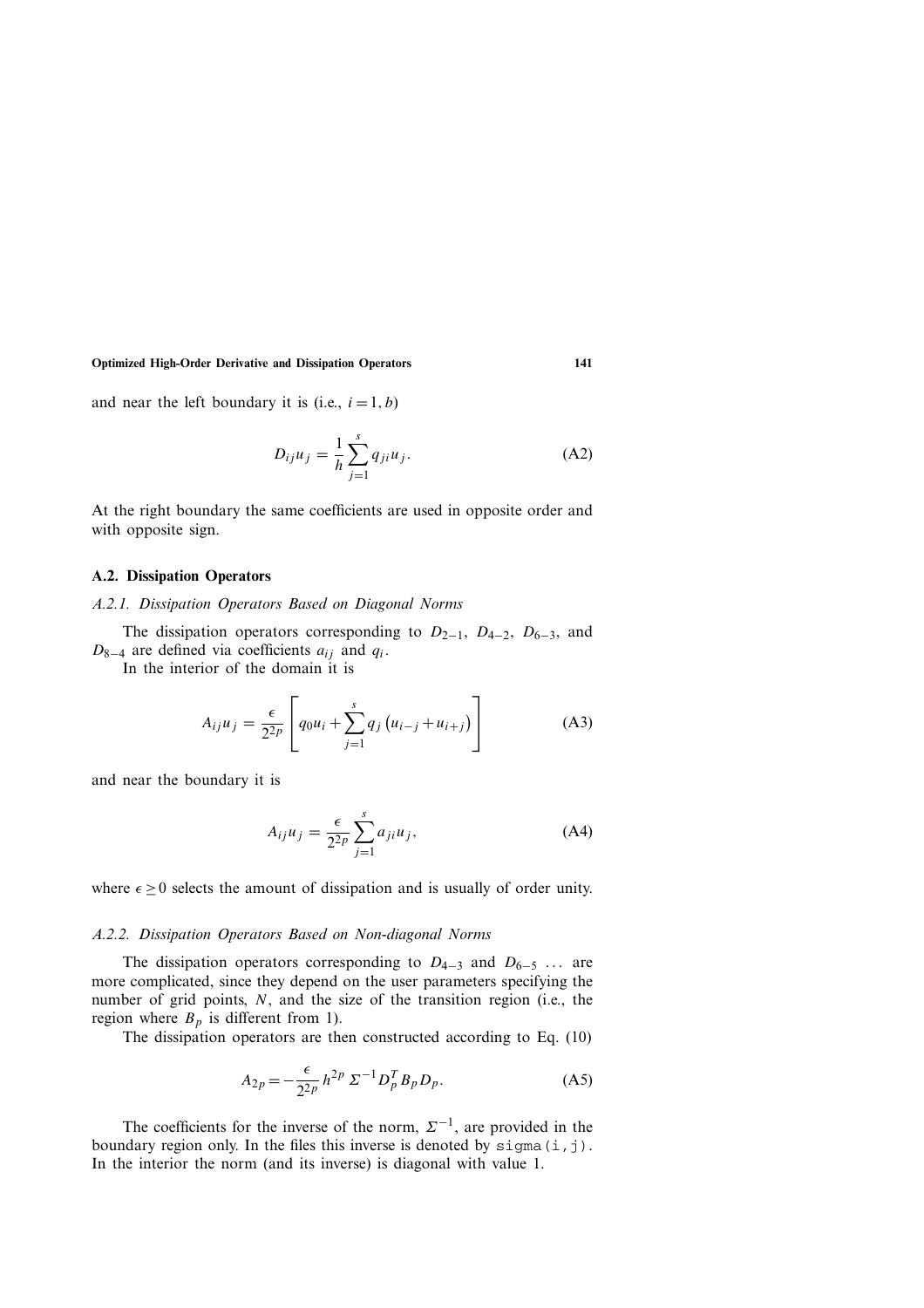In the  $D_{4-3}$  case, the  $N \times N$  matrix  $D_2$  defining the consistent approximation of  $d^2/dx^2$  is given by

$$
D_2 = \frac{1}{h^2} \begin{pmatrix} 1 & -2 & 1 & 0 \\ 1 & -2 & 1 & 0 \\ 0 & 1 & -2 & 1 \\ & & & \ddots & & \\ & & & & 1 & -2 & 1 \\ & & & & 0 & 1 & -2 & 1 \\ & & & & & 0 & 1 & -2 & 1 \end{pmatrix}
$$
 (A6)

while the diagonal matrix  $B_2$  has the value *h* at either boundary and increases linearly to the value 1 across the user defined transition region.

In the  $D_{6-5}$  case the matrix defining the consistent approximation of  $d^3/dx^3$  near the left boundary  $D_3^l$  is

$$
D_3^l = \frac{1}{h^3} \begin{pmatrix} -1 & 3 & -3 & 1 & 0 \\ -1 & 3 & -3 & 1 & 0 \\ -1 & 3 & -3 & 1 & 0 \\ 0 & -1 & 3 & -3 & 1 \\ & & & & & \ddots \end{pmatrix}
$$
 (A7)

while at the right boundary  $D_3^r$  is

$$
D_3^r = \frac{1}{h^3} \begin{pmatrix} \ddots & & & \\ & -1 & 3 & -3 & 1 & 0 \\ & & 0 & -1 & 3 & -3 & 1 \\ & & 0 & -1 & 3 & -3 & 1 \\ & & & 0 & -1 & 3 & -3 & 1 \end{pmatrix} .
$$
 (A8)

Since the values on the diagonal in the interior of  $D_3^l$  and  $D_3^r$  are  $-3$ and 3, respectively, it is impossible to construct a single matrix  $D_3$  to cover the whole domain. However, since both matrix products  $(D_3^l)^T D_3^l$ and  $(D_3^r)^T D_3^r$  result in the same interior operator, dissipation operators can be constructed in the left and right domain separately and then combined into a global operator. The diagonal matrix  $B_3$  has the values  $h^2$  at the boundary and and 1 in the interior, and a third order polynomial with zero derivative at either end of the transition region is used to smoothly connect the boundary with the interior.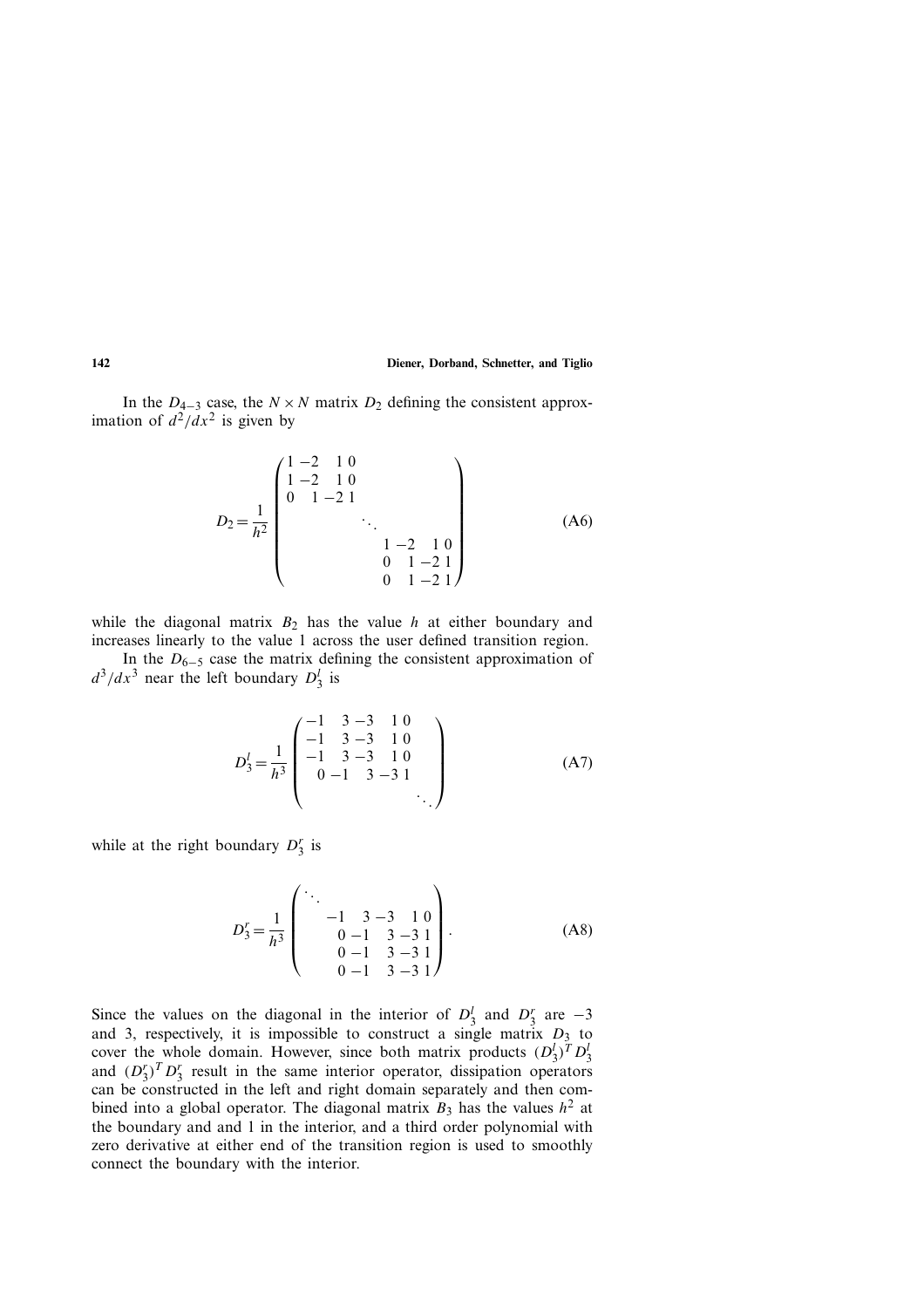#### **ACKNOWLEDGMENTS**

We are deeply indebted to José M. Martín-García for allowing us to use his well organized Mathematica notebook to construct the SBP operators, and to Mark Carpenter, Heinz-Otto Kreiss, Ken Mattsson, and Magnus Svärd for numerous helpful discussions and suggestions. We also thank Luis Lehner, Harald Pfeiffer, Jorge Pullin, and Olivier Sarbach for discussions, suggestions and comments on the manuscript, and Cornell University and the Albert Einstein Institute for hospitality at different stages of this work. As always, our numerical calculations would have been impossible without the large number of people who made their work available to the public: we used the Cactus computational toolkit [24,25] with a number of locally developed thorns, the LAPACK [29] and BLAS [30] libraries from the Netlib Repository [31], and the LAM [32–34] and MPICH [35–37] MPI [38] implementations. E. Schnetter acknowledges funding from the DFG's special research centre TR-7 "Gravitational Wave Astronomy" [39]. This research was supported in part by the NSF under Grant PHY0505761 and NASA under Grant NASA-NAG5-1430 to Louisiana State University, by the NSF under Grants PHY0354631 and PHY0312072 to Cornell University, by the National Center for Supercomputer Applications under grant MCA02N014 and utilized Cobalt and Tungsten, it used resources of the National Energy Research Scientific Computing Center, which is supported by the Office of Science of the U.S. Department of Energy under Contract No. DE-AC03-76SF00098, and it employed the resources of the Center for Computation and Technology at Louisiana State University, which is supported by funding from the Louisiana legislature's Information Technology Initiative.

#### **REFERENCES**

- 1. Kreiss, H. O., and Scherer, G., (1974). Finite element and finite difference methods for hyperbolic partial differential equations. In Boor C. D. (ed.), *Mathematical Aspects of Finite Elements in Partial Differential Equations*, Academica Press, New York.
- 2. Kreiss, H. O., and Scherer, G. (1977). *Tech. Rep., Dept. of Scientific Computing*, Uppsala University Sweden.
- 3. Olsson, P. (1995). Summation by Parts, Projections, and Stability I. *Math. Comp*. **64**, 1035.
- 4. Olsson, P. (1995). Supplement to "Summation by parts, projections, and stability, I" *Math. Comp*. **64**, S23.
- 5. Olsson, P. (1995). Summation by Parts, Projections, and Stability II. *Math. Comp*. **64**, 1473.
- 6. Carpenter, M., Gottlieb, D., and Abarbanel, S. (1994). Time-Stable boundary conditions for finite-difference schemes solving hyperbolic systems. Methodology and application to high-order compact schemes. *J. Comput. Phys*. **111**, 220.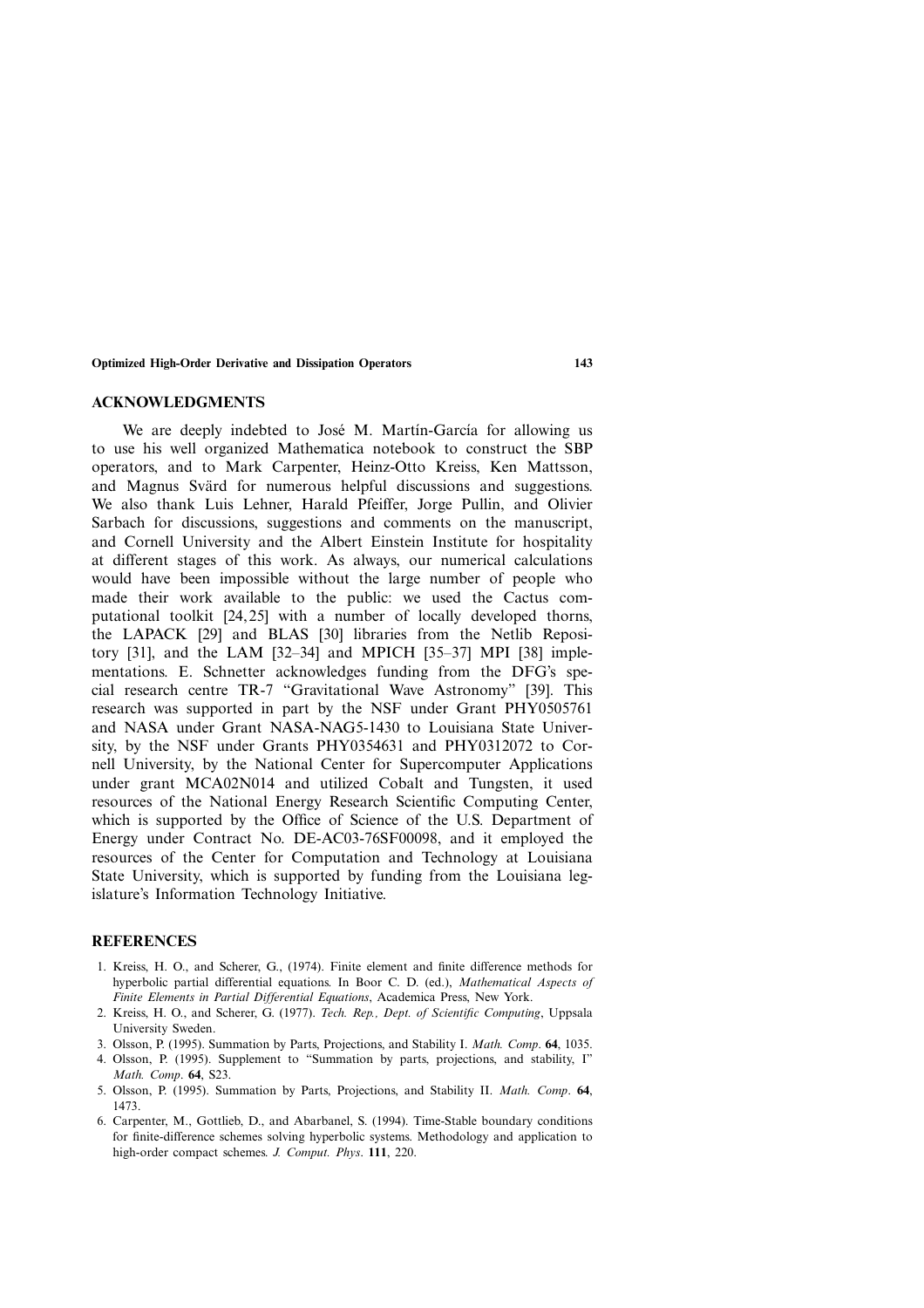- 7. Gustafsson, B. (1998). On the implementation of boundary conditions for the method of lines. *BIT* **38**, 293.
- 8. Mattsson, K. (2003). Boundary procedures for summation by parts operators. *J. Sci. Comput*. **18**, 133.
- 9. Strand, B. (1996). Ph.D. thesis, Uppsala University, Department of Scientific Computing, Uppsala University. Uppsala, Sweden.
- 10. Carpenter, M., Nordström, J., and Gottlieb, D. (1999). A Stable and Conservative Interface Treatment of Arbitrary Spatial Accuracy. *J. Comput. Phys*. **148**, 341.
- 11. Nordström, J., and Carpenter, M. (2001). High-order finite difference methods, multidimensional linear problems and curvilinear coordinates. *J. Comput. Phys*. **173**, 149.
- 12. Reula, O. (1998). *Living Rev. Rel*. **1**, 3. URL http://relativity.livingreviews.org/Articles/ lrr-1998-3/index.html.
- 13. Rauch, J. (1985). Symmetric positive systems with boundary characteristics of constant multiplicity. *Trans. Am. Math. Soc*. **291**, 167
- 14. Secchi, P. (1996). The initial boundary value problem for linear symmetric hyperbolic systems with characteristic boundary of constant multiplicity. *Differential Integral Equations* **9**, 671.
- 15. Secchi, P. (1996). Well-posedness of characteristic symmetric hyperbolic systems. *Arch. Rat. Mech. Anal*. **134**, 155.
- 16. Lehner, L., Reula, O., and Tiglio, M. (2005). Multi-block simulations in general relativity: high order discretizations, numerical stability, and applications. *Class. Quantum Grav*. **22** gr-qc/0507004.
- 17. Strand, B. (1994). Summation by parts for finite differencing approximations for d/dx. *J. Comput. Phys*. **110**, 47.
- 18. Svärd, M., Mattsson, K., and Nordström, J. (2005). Steady State Computations Using Summation by Parts Operators. *J. Sci. Comput*. **24**, 79.
- 19. Mattsson, K., Svärd, M., and Nordström, J. (2004). Stable and accurate artificial dissipation. *J. Sci. Comput*. **21**, 57.
- 20. Friedrich, H. (2002). Conformal Einstein evolution. *Lect. Notes Phys*. **604**, 1, grqc/0209018.
- 21. Tadmor, E. (1994). Spectral methods for hyperbolic problems. In *Lecture notes delivered at Ecole des Ondes, "Methodes num ´ eriques d'ordre ´ elev ´ e pour ´ les ondes en regime transitoire", INRIA–Rocquencourt January ´* 24-28. URL http://www.cscamm.umd.edu/people/faculty/tadmor/pub/spectral-approximations/Tadmor.INRIA-94.pdf.
- 22. Svärd, M. (2004). On coordinate transformations for summation-by-parts operators. *J. Sci. Comput*. **20**, 1.
- 23. Zink, B., Diener, P., Pazos, E., and Tiglio, M. (2006). Cauchy-perturbative matching reexamined: Tests in spherical symmetry. *Phys. Rev. D* **73**, 084011, gr-gc/0511163.
- 24. Goodale, T., Allen, G., Lanfermann, G., Massó, J., Radke, T., Seidel, E., and Shalf, J. (2003). The cactus framework and toolkit: Design and applications. In *Vector and Parallel Processing – VECPAR'2002, 5th International Conference, Lecture Notes in Computer Science*, Springer, Berlin. URL http://www.cactuscode.org/Publications/
- 25. Cactus Computational Toolkit home page, URL http://www.cactuscode.org/
- 26. Schnetter, E., Hawley, S. H., and Hawke, I. (2004). Evolutions in 3D numerical relativity using fixed mesh refinement. *Class. Quantum Grav*. **21**, 1465, qc/0310042.
- 27. Mesh Refinement with Carpet, URL http://www.carpetcode.org/.
- 28. Schnetter, E., Diener, P., Dorband, N., and Tiglio, M. (2006). A multi-block infrastructure for three-dimensional time-dependent numerical relativity. *Class. Quantum Grav.* **23**, S 553 gr-qc/0602104.